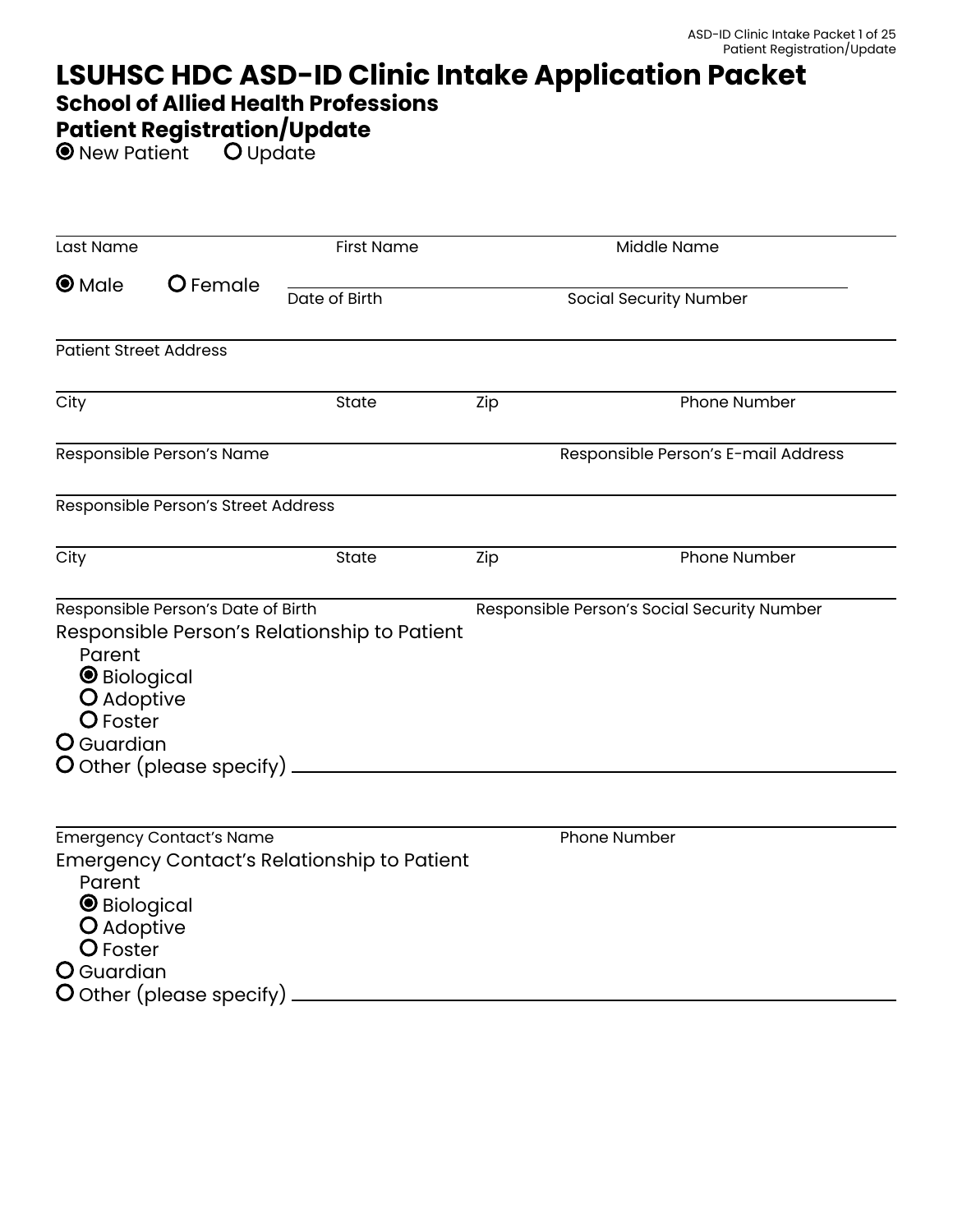#### **Primary Insurance**

| Insurance Company Name                                                                                                                                                                        | Contract/Certificate # |     | Policy or Group #                        |
|-----------------------------------------------------------------------------------------------------------------------------------------------------------------------------------------------|------------------------|-----|------------------------------------------|
| <b>Insurance Company Address</b>                                                                                                                                                              |                        |     |                                          |
| City                                                                                                                                                                                          | State                  | Zip | Phone Number                             |
| <b>Subscriber Name</b>                                                                                                                                                                        |                        |     | <b>Subscriber Social Security Number</b> |
| Subscriber Employer Name<br>Subscriber's Relationship to Patient<br>Parent<br>O Biological<br>O Adoptive<br>O Foster<br>O Guardian<br>O Other (please specify).<br><b>Secondary Insurance</b> |                        |     | <b>Employer Phone Number</b>             |
| Insurance Company Name                                                                                                                                                                        | Contract/Certificate # |     | Policy or Group #                        |
| <b>Insurance Company Address</b>                                                                                                                                                              |                        |     |                                          |
| City                                                                                                                                                                                          | State                  | Zip | Phone Number                             |
| <b>Subscriber Name</b>                                                                                                                                                                        |                        |     | <b>Subscriber Social Security Number</b> |
| Subscriber Employer Name<br>Subscriber's Relationship to Patient<br>Parent<br><b>O</b> Biological<br>O Adoptive<br>O Foster<br>O Guardian                                                     |                        |     | <b>Employer Phone Number</b>             |

# **For Office Use Only**

Appointment Date Account Number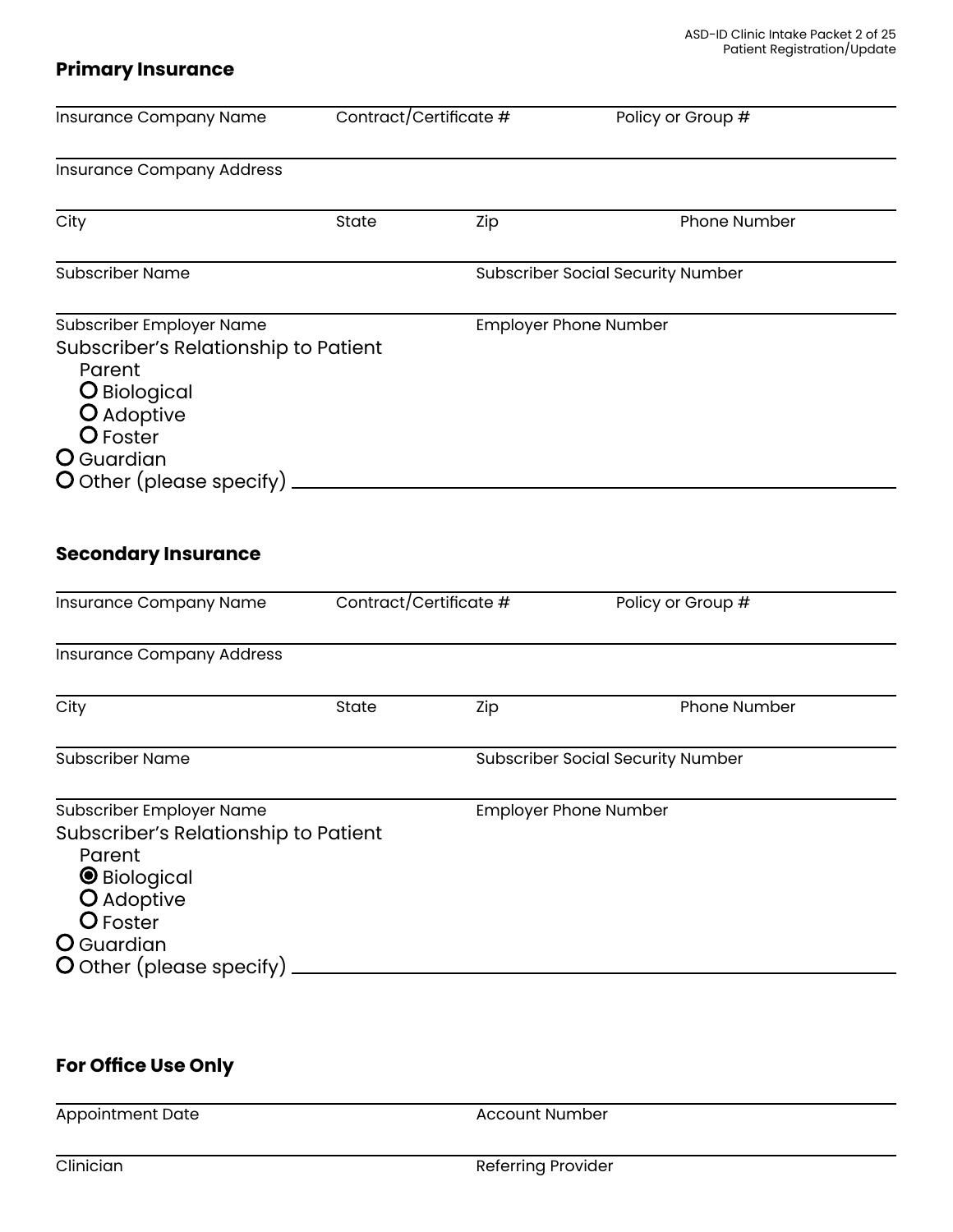### **Patient Consent for Treatment**

I do hereby voluntarily consent to such treatment as is deemed necessary by the clinician. I hereby release Louisiana State University Health Sciences Center and its personnel from any responsibilities resulting from illness, ill effect, or reaction from the treatment ordered by my physician.

### **Patient Guarantee and Authorizations**

In consideration for and to cause Louisiana State University Health Sciences Center School

of Allied Health Professions Clinics to treat

(print patient name) as a private patient, the undersigned unconditionally guarantees payment of all cost charges and expenses of the Louisiana State University Health Sciences Center School of Allied Professions Clinics to apply for benefit on my behalf for covered services rendered by LSU School of Allied Health Clinics, and request all payments be made to "LSUHSC." Furthermore, I understand and agree any unpaid balance not covered by my insurance policy will be paid directly by me.

Insurance forms are mailed to:

*(Please indicate with a check.)*

■Employer

 $\square$  Insurance Company  $\Box$  Other (please specify)

By signing this form, you consent to our use and disclosure of protected health information about you for treatment, payment, and health care procedures. You have the right to revoke this consent, in writing, except where we have made disclosures in reliance on your prior consent.

| Patient's Signature                   | Date                       |  |  |  |
|---------------------------------------|----------------------------|--|--|--|
| Other Authorized Signature            | Date                       |  |  |  |
|                                       |                            |  |  |  |
| Relationship of Authorized Signature  | Reason Patient Cannot Sign |  |  |  |
| In case of emergency, please contact: |                            |  |  |  |
| Name and Relationship                 | Telephone Number           |  |  |  |

Revised 10/27/15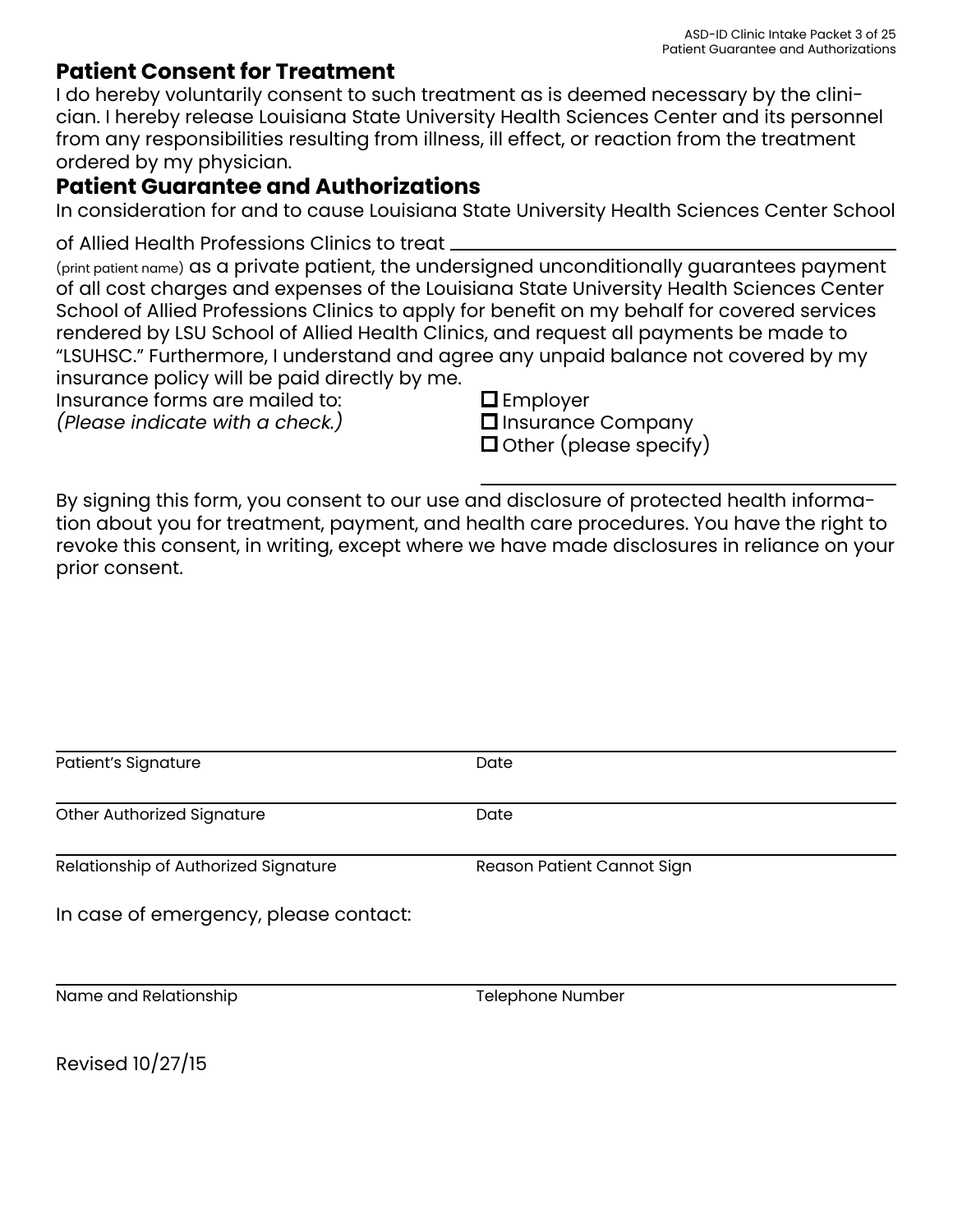## **Acknowledgement of Receipt of Notice of Privacy Practices**

I, (Patient's Name—please print), acknowledge that I have received a copy of the Notice of Privacy Practices of LSUHSC-New Orleans on this date.

Signature—Patient or Patient's Representative Date

#### **Health Care Provider's Documentation of Good Faith Effort to Obtain Acknowledgement of Receipt**

If the Acknowledgement could not be obtained prior to the date of first service to the patient, or, in an emergency situation, as soon as reasonably practicable after the emergency has resolved, describe below the efforts made to obtain the written Acknowledegement and the reasons why the written Acknowledgement could not be obtained. If the patient refused to provide the written Acknowledgement, please so state. Efforts to obtain written Acknowledgement:

Reasons written Acknowledgement could not be obtained:

Signature of Healthcare Provider **Date** Date

Printed Name of Healthcare Provider

Revised 1/20/16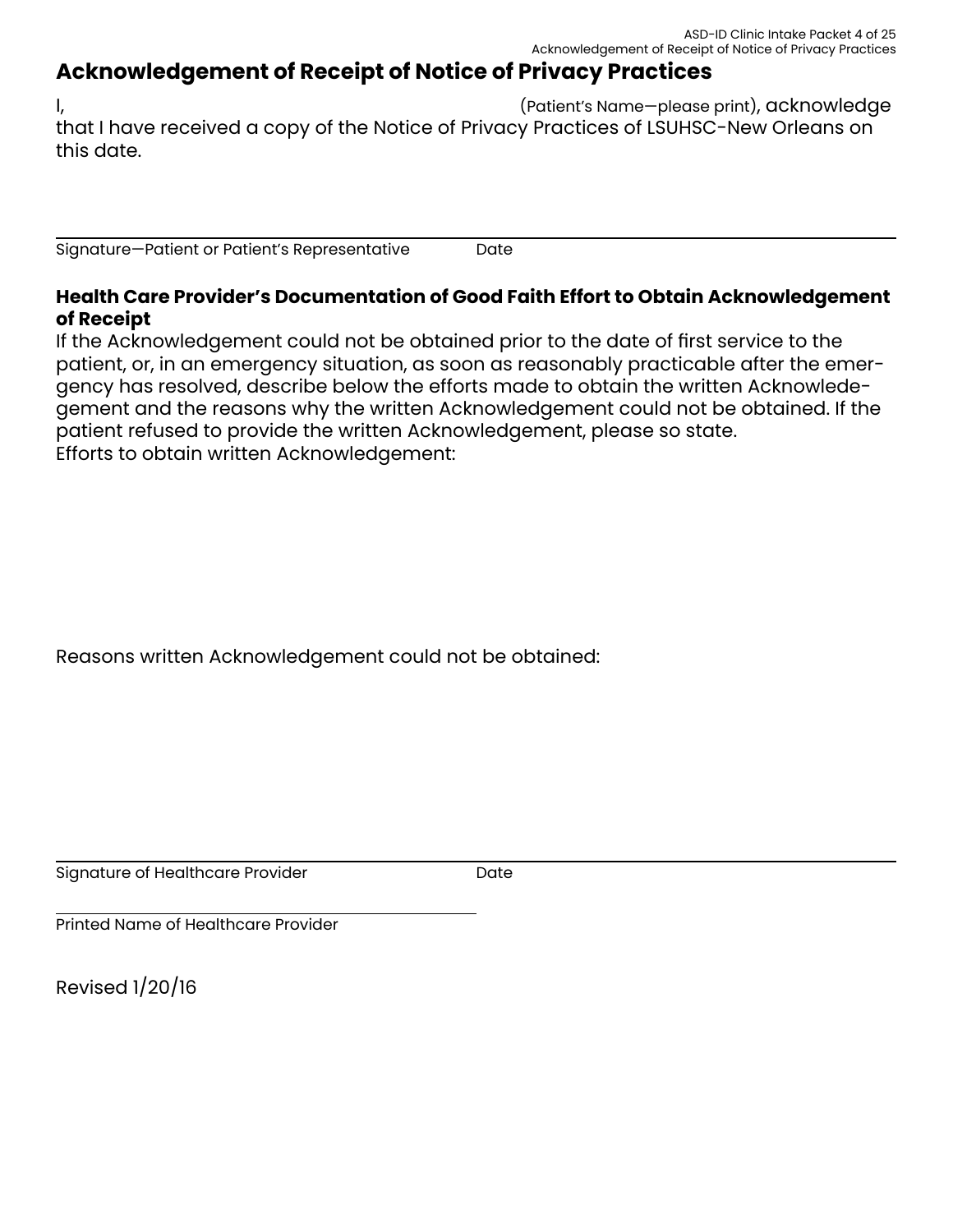### **Consent to Photograph, Videotape, Audiotape**

I give permission to Louisiana State University Health Sciences Center (LSUHSC) to photograph, videotape, or audiotape me and/or my child,

, during evaluation and treatment sessions. I understand that these may be used for teaching, professional presentations or for publication. Photographs and tapes will be the property of the department and will be held in confidence. In some instances, the name of you or your child may be used. Please indicate any restrictions below or strike out and initial any exclusions.

| Name                  |       |      |              |  |  |
|-----------------------|-------|------|--------------|--|--|
| <b>Street Address</b> |       |      |              |  |  |
| City                  | State | Zip  | Phone Number |  |  |
| Signature             |       | Date |              |  |  |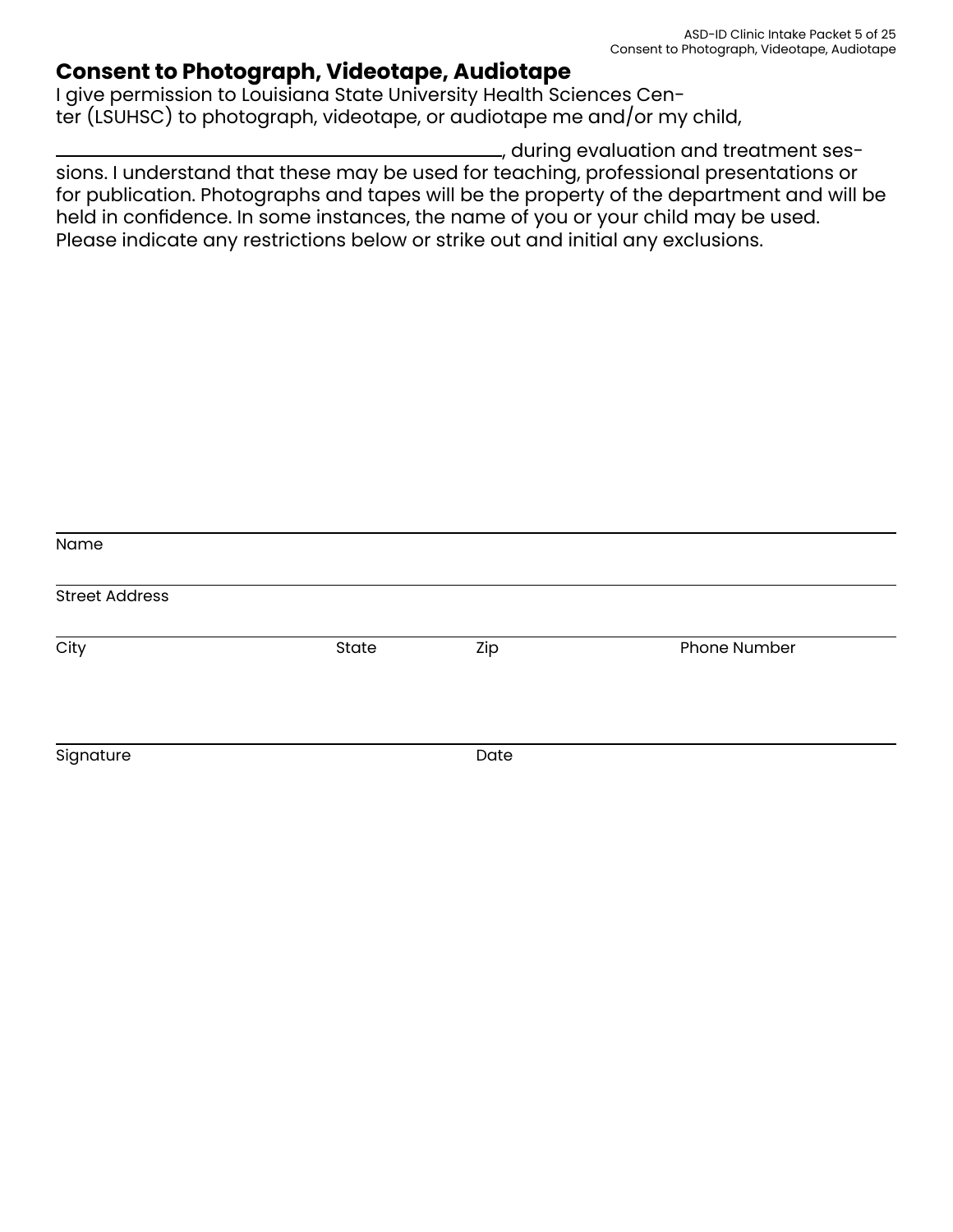### **Patient's Request for Access to and Obtain a Copy of Their Protected Health Information**

Patient:

| l,<br>to review the contents and obtain copies.<br><b>OR</b><br>Patient's Representative*           |                                                                                                                                                                                                                                                                             | , request access to my protected health<br>information contained in the medical records or billing records maintained by LSUHSC-NO |
|-----------------------------------------------------------------------------------------------------|-----------------------------------------------------------------------------------------------------------------------------------------------------------------------------------------------------------------------------------------------------------------------------|------------------------------------------------------------------------------------------------------------------------------------|
|                                                                                                     | request access to the protected health (1999), and the state of the protected health                                                                                                                                                                                        |                                                                                                                                    |
| information of ________<br>copies.                                                                  | contained in the medical<br>records or billing records maintained by LSUHSC-NO to review the contents and obtain                                                                                                                                                            |                                                                                                                                    |
| information:                                                                                        | I have the right to inspect and request copies of whatever portions or the entirety of the<br>health records as well as to request a summary explanation of these records and that<br>LSUHSC-NO will arrange a convenient time and place for me to conduct a review of this | protected health information. I request access and/or copies/ summaries of the following                                           |
|                                                                                                     |                                                                                                                                                                                                                                                                             |                                                                                                                                    |
|                                                                                                     |                                                                                                                                                                                                                                                                             |                                                                                                                                    |
| $\square$ Complete medical record<br>$\square$ History & physical exam<br>$\Box$ Photographs, video | $\square$ Diagnosis & treatment<br>codes<br>$\Box$ Consultation reports                                                                                                                                                                                                     | $\square$ Discharge summary<br>$\square$ Progress notes<br>$\Box$ Itemized bill                                                    |
| $\bullet$ Person pick-up<br><b>O</b> U.S. Postal Service to:                                        | $\Box$ Complete billing record<br>I would like this information provided to me by (check one):                                                                                                                                                                              |                                                                                                                                    |
| <b>Street Address</b>                                                                               |                                                                                                                                                                                                                                                                             |                                                                                                                                    |
| City                                                                                                | State                                                                                                                                                                                                                                                                       | Zip                                                                                                                                |
| Signature                                                                                           | Date                                                                                                                                                                                                                                                                        |                                                                                                                                    |

<sup>\*</sup> Individual must be listed as an authorized person on the HIPAA Release of Protected Health Information form.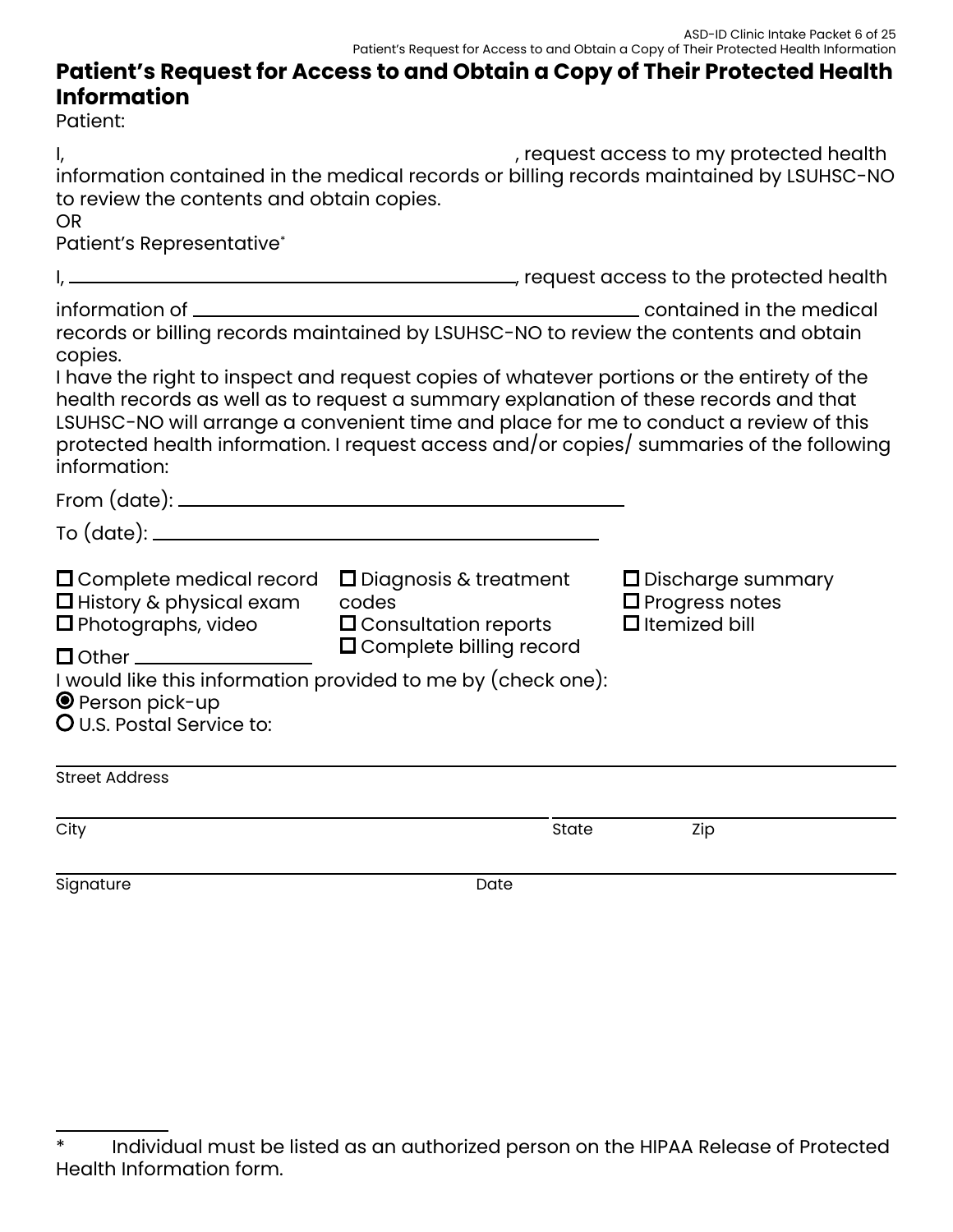### **Authorization for Release of Public Health Information**

Make two copies. Provide one to patient. Maintain original in LSUHSC-NO Files.

| Last Name                                                                                                                                                                                                                                | <b>First Name</b>                                                                                                                                                                                                           | Middle Name                                                                                                                              |                                                                                                                                |  |
|------------------------------------------------------------------------------------------------------------------------------------------------------------------------------------------------------------------------------------------|-----------------------------------------------------------------------------------------------------------------------------------------------------------------------------------------------------------------------------|------------------------------------------------------------------------------------------------------------------------------------------|--------------------------------------------------------------------------------------------------------------------------------|--|
| Date of Birth                                                                                                                                                                                                                            |                                                                                                                                                                                                                             | <b>Social Security Number</b>                                                                                                            |                                                                                                                                |  |
| <b>Patient Street Address</b>                                                                                                                                                                                                            |                                                                                                                                                                                                                             |                                                                                                                                          |                                                                                                                                |  |
| City                                                                                                                                                                                                                                     | State                                                                                                                                                                                                                       | Zip                                                                                                                                      | <b>Phone Number</b>                                                                                                            |  |
| Authority to Release Protected Health Information                                                                                                                                                                                        |                                                                                                                                                                                                                             |                                                                                                                                          |                                                                                                                                |  |
|                                                                                                                                                                                                                                          |                                                                                                                                                                                                                             | – to re-<br>lease the information identified in this authorization form from the medical records of<br>and provide such authorization to |                                                                                                                                |  |
| <b>Information to Be Released</b>                                                                                                                                                                                                        |                                                                                                                                                                                                                             |                                                                                                                                          |                                                                                                                                |  |
| Please check type of information to be released:<br>$\Box$ Complete health re-<br>cord<br>$\Box$ History and physical<br>exam<br>$\Box$ Laboratory test results<br>$\Box$ Photographs, video-<br>tapes<br>$\Box$ Other, (specify) $\_\_$ | Covering the Periods of Healthcare Care: From __________________________________<br>$\Box$ Diagnosis and treat-<br>ment codes<br>$\Box$ Consultation reports<br>$\Box$ X-ray reports<br>$\Box$ Complete billing re-<br>cord | $\Box$ Discharge summary<br>$\Box$ Progress notes<br>$\Box$ X-ray films/images<br>$\Box$ Itemized bill                                   | $\Box$ Psychotherapy notes<br>(If above is checked, any<br>other PHI must be listed<br>on a separate authoriza-<br>tion form.) |  |
|                                                                                                                                                                                                                                          | Purpose of the Requested Disclosure of Protected Health Information                                                                                                                                                         |                                                                                                                                          |                                                                                                                                |  |

I am authorizing the release of my Protected Health Information for the following purposes (e.g., a purpose may be "at the request of the individual"):

#### **If the authorization is for the purposes of marketing or the sale of PHI, will LSUHSC-NO receive any payment**

**as a result of this authorization? Initial if Yes** 

#### **Drug and/or Alcohol Abuse, and/or Psychiatric, and/or HIV/AIDS Records Release**

 $\Box$  I understand if my medical or billing record contains information in reference to drug and/or alcohol abuse, psychiatric care, sexually transmitted disease, hepatitis B or C testing, and/or other sensitive information, I agree to its release.

 $\Box$  I understand if my medical or billing record contains information in reference to HIV/AIDS (Human Immunodeficiency Virus/Acquired Immunodeficiency Syndrome) testing and/or treatment, I agree to its release.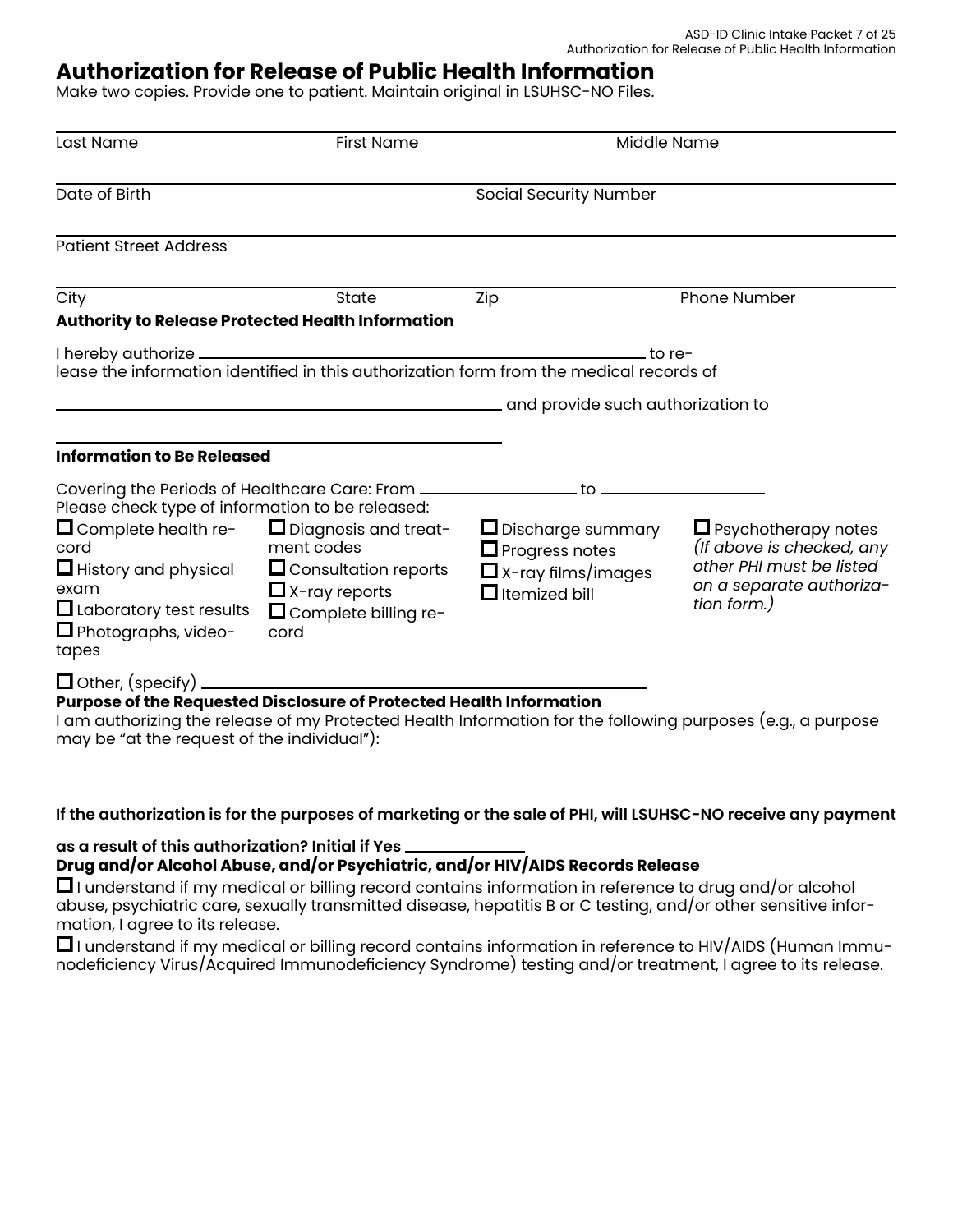#### **Right to Revoke Authorization**

Except to the extent that action has already been taken in reliance on this authorization, the authorization may be revoked at any time by submit-

ting a written notice to at

. Unless revoked, this authorization will expire on the following date, or after the following time period or event

#### **Re-disclosure**

I understand the information disclosed by this authorization may be subject to re-disclosure by the recipient and no longer be protected by the Health Insurance Portability and Accountability Act of 1996.

.

#### **Signature of Patient or Personal Representative Who May Request Disclosure**

I understand that I do not have to sign this authorization, and my treatment or payment for services will not be denied if I do not sign this form. However, if health care services are being provided to me for the purpose of providing information to a third-party (e.g. fitness-for-work test), I understand that services may be denied if I do not authorize the release of information related to such health care services to the third-party. I can inspect or copy the protected health information to be used or disclosed. I hereby release and discharge LSUHSC-NO and its officers, directors, employees and students of any liability and the undersigned will hold them harmless for complying with this Authorization.

Signature Date Date

Relationship to Patient **O** Patient Parent O Biological O Adoptive O Foster **O** Guardian O Other (please specify)  $-$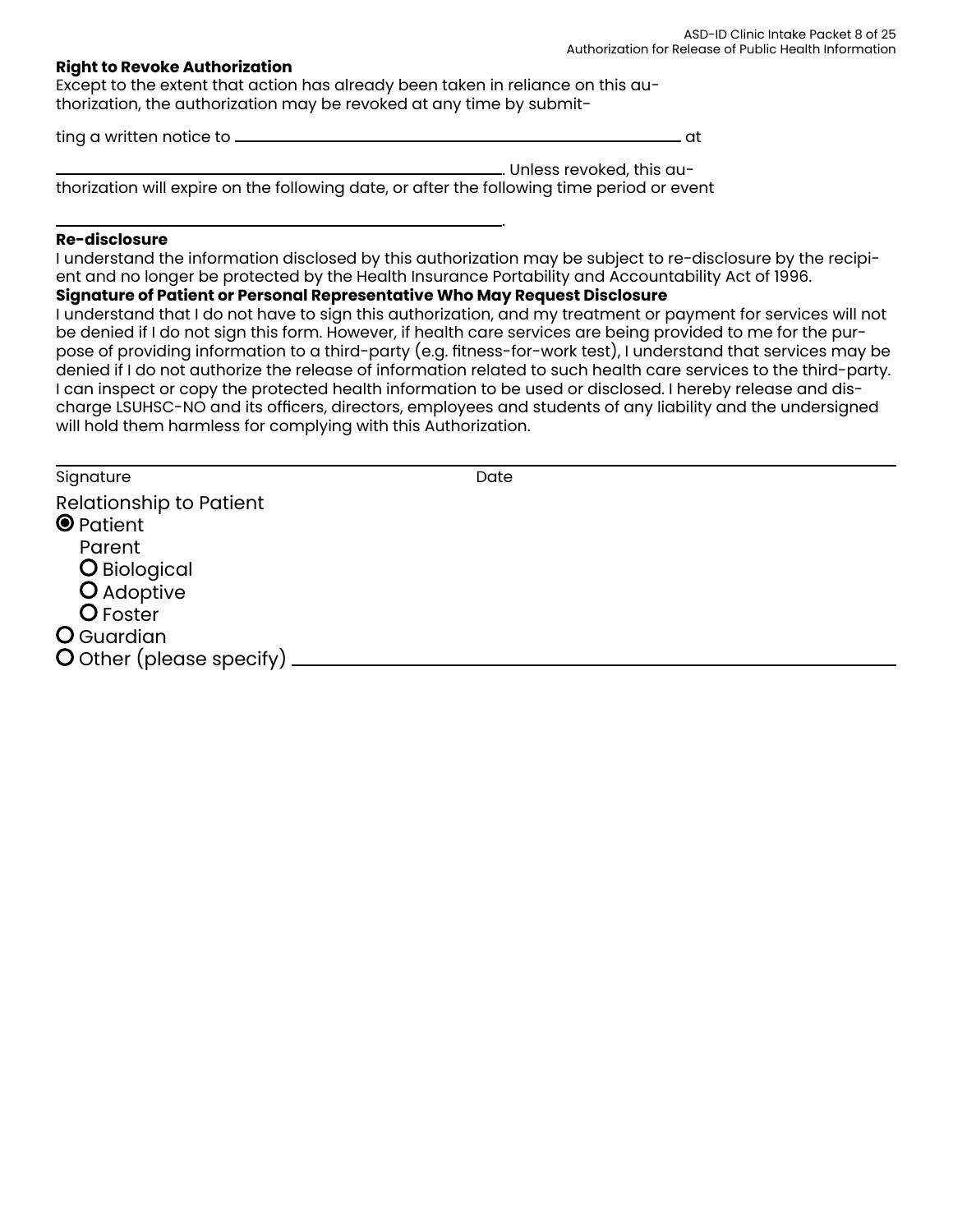### **ASD-ID Clinic Intake Form**

Please complete this form to the best of your ability. We recognize that you may not have the answers to all questions. If you feel that there is not enough room or that you would like to elaborate further about a particular topic, please feel free to include it at the space provided at the end of the form. All information requested in this form is important and will allow us to provide you with the most accurate diagnosis and care plans. Thank you for taking the time to complete it. If you have questions about completing this form or the process for the clinic, please contact Tiffany Williams at [twil54@lsuhsc.edu](mailto:twil54%40lsuhsc.edu?subject=).

#### **Reasons for Evaluation/Treatment**

What are your primary patient concerns?

What do you hope to gain from the evaluation services provided by the ASD-ID Clinic?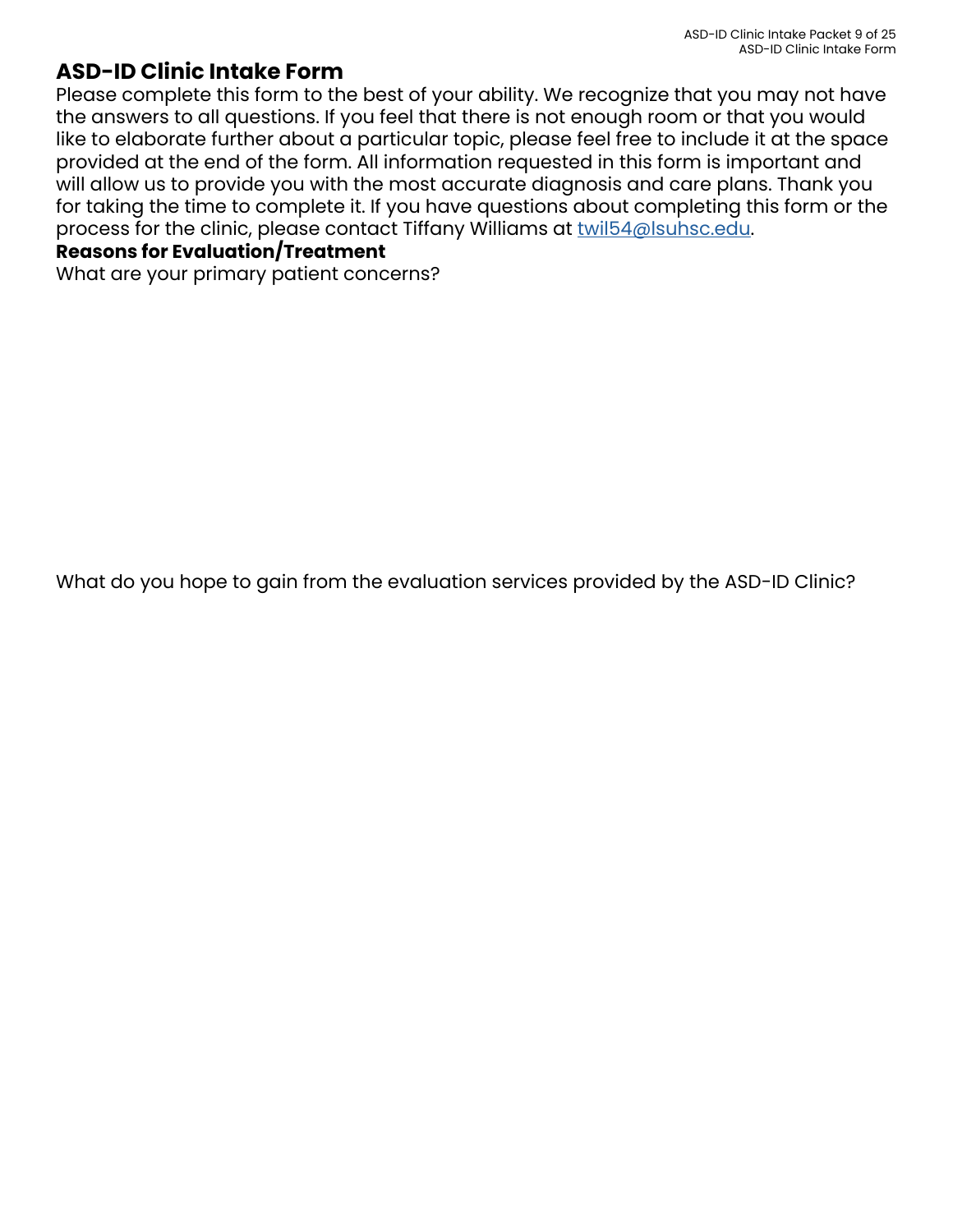# **Identifying Information and Healthcare Provider**

Patient's Name

Patient's Date of Birth

| Name of Person Completing Form                                                                                                                                                                                                        |
|---------------------------------------------------------------------------------------------------------------------------------------------------------------------------------------------------------------------------------------|
| Your Relationship to Patient<br>Parent<br><b>O</b> Biological<br>O Adoptive<br>O Foster                                                                                                                                               |
| O Guardian                                                                                                                                                                                                                            |
|                                                                                                                                                                                                                                       |
| Please answer the following questions about the patient's living situation:<br>$\Box$ Patient's Parents Divorced/Separated<br>If divorced/separated, who is responsible for medical decisions for the child?<br><b>O</b> Joint O Sole |
| With whom does the child reside?                                                                                                                                                                                                      |
| Household 1: _________________% time                                                                                                                                                                                                  |
| Name of Parent/Guardian #1                                                                                                                                                                                                            |
| $\epsilon$ $\sim$ $\epsilon$ $\sim$ $\epsilon$ $\sim$ $\epsilon$                                                                                                                                                                      |

Name of Parent/Guardian #2

Names, ages, and relationship to child of all other individuals in the home: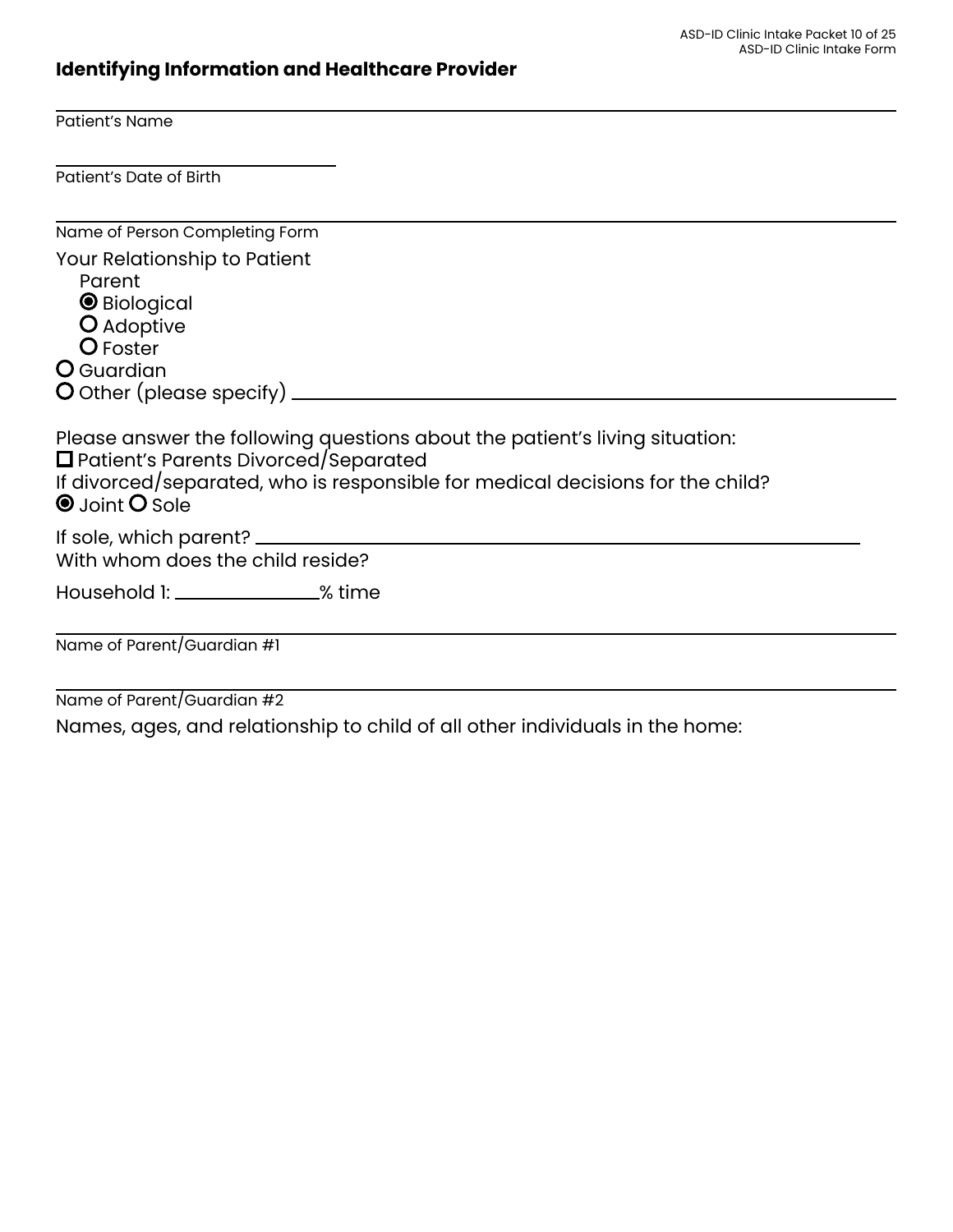Household 2 (if applicable): \_\_\_\_\_\_\_\_\_\_\_\_\_% time

Name of Parent/Guardian #1

Name of Parent/Guardian #2 Names, ages, and relationship to child of all other individuals in the home:

Both parents are aware of services being sought at LSUHSC ASD-ID clinic

If child has a guardian *ad litem,* provide their name Names and ages of siblings not living with the child:

Primary language (if not English)

Percent time child is exposed to non-English languages

Race (from US Census List):

White

- Black/African American
- American Indian or Alaskan Native
- **O** Asian
- O Native Hawaiian or Pacific Islander
- **O** More than one race
- Not in list/Prefer not to answer

Clarification of Multiple or Other Race: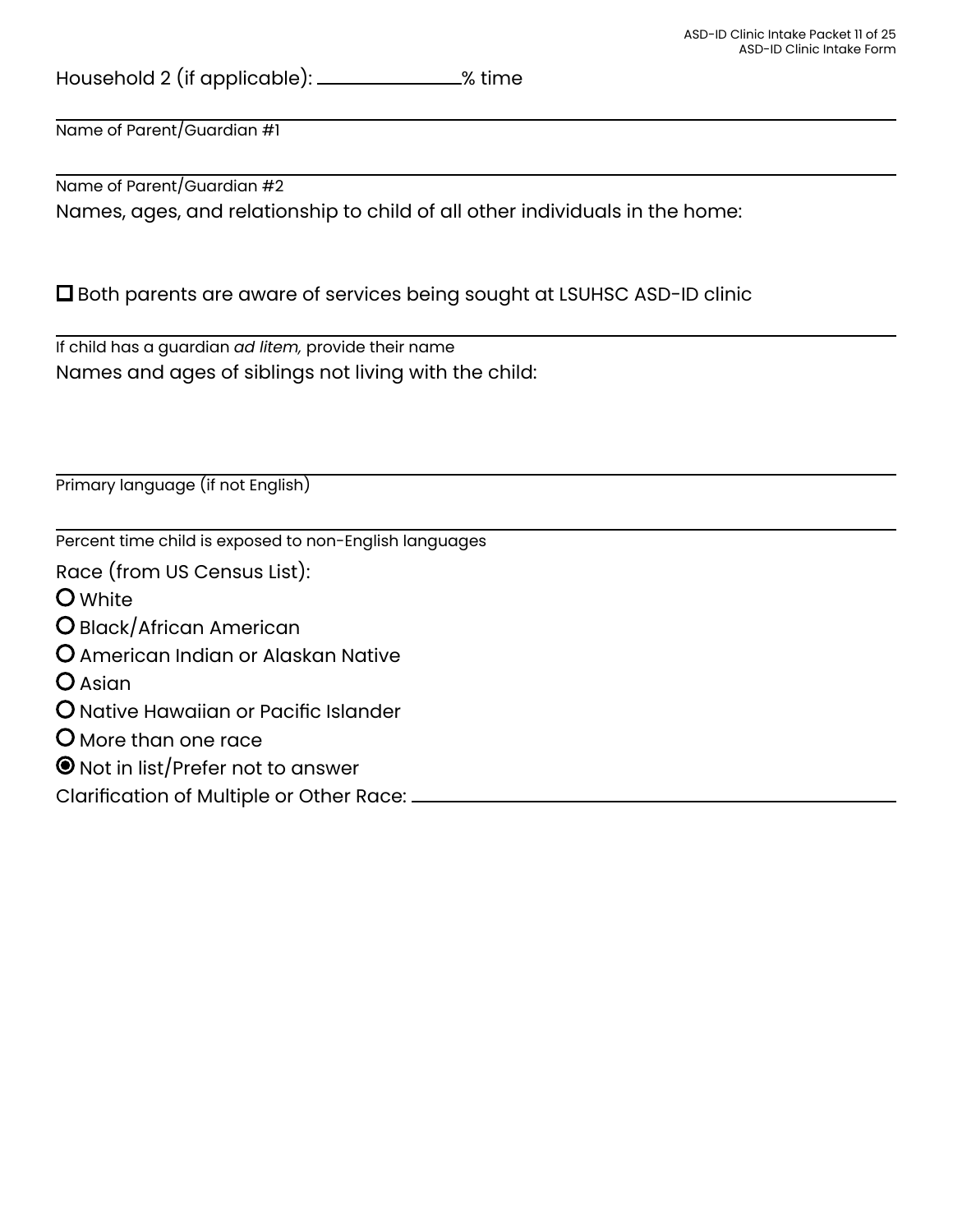|                                       | ASD-ID Clinic Intake Packet 12 of 25<br>ASD-ID Clinic Intake Form                     |  |  |  |  |
|---------------------------------------|---------------------------------------------------------------------------------------|--|--|--|--|
|                                       | Hispanic refers to the ethnic communities of Spain or any Spanish-speaking country. A |  |  |  |  |
| person from any race can be Hispanic. |                                                                                       |  |  |  |  |
| Ethnicity:                            |                                                                                       |  |  |  |  |
| O Hispanic                            |                                                                                       |  |  |  |  |
| O Non-Hispanic                        |                                                                                       |  |  |  |  |
| <b>O</b> Prefer not to answer         |                                                                                       |  |  |  |  |
| <b>Primary Care Physician</b>         |                                                                                       |  |  |  |  |
| <b>Clinic Name</b>                    | <b>Phone Number</b>                                                                   |  |  |  |  |
| <b>Clinic Address</b>                 |                                                                                       |  |  |  |  |
|                                       |                                                                                       |  |  |  |  |

City State Zip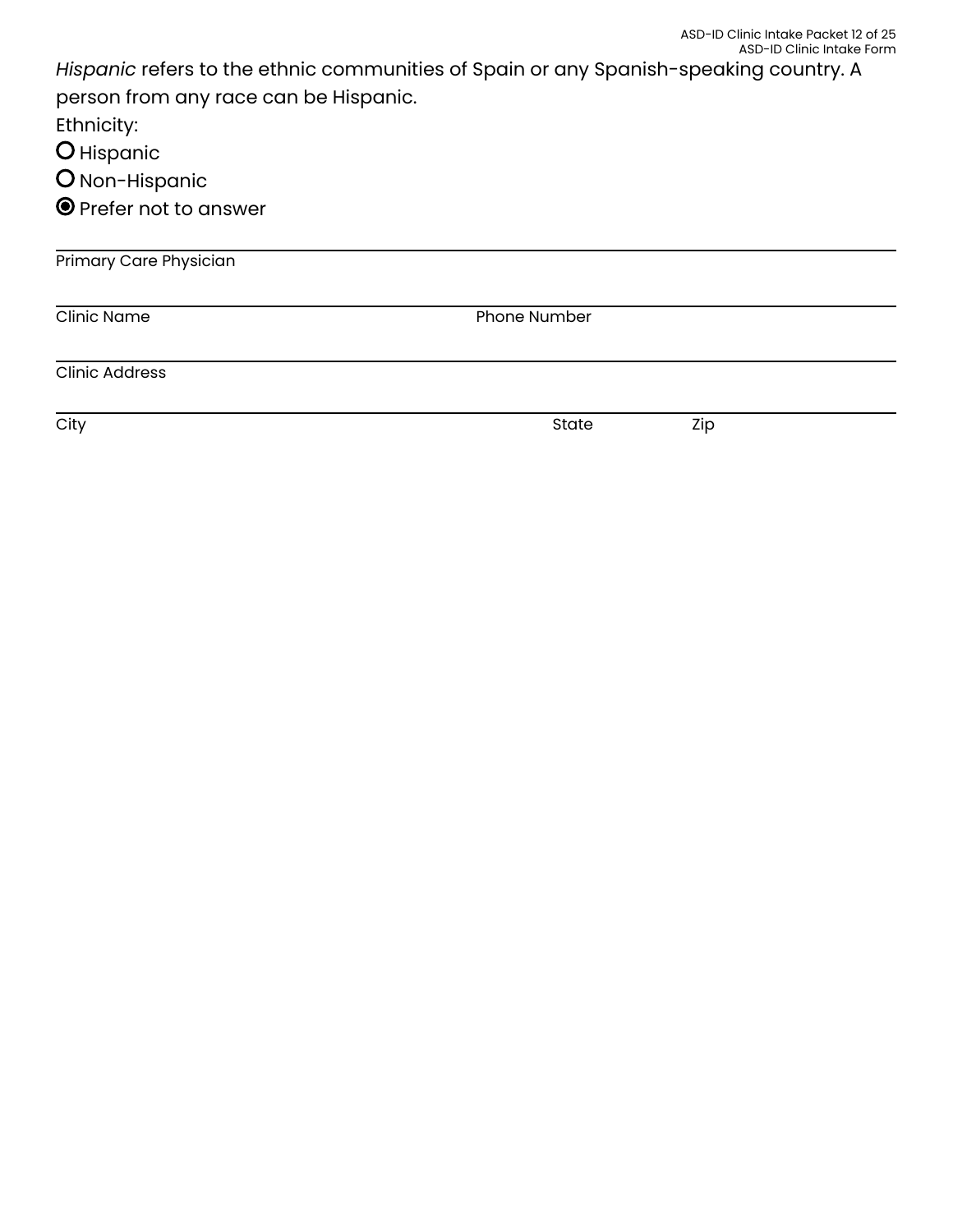### **Medical History**

Has the patient ever had or been diagnosed with any of the following conditions?

- $\Box$  Hearing Loss
- **D** Vision or Eye Problems
- □ Birth Defects
- $\square$  Multiple Ear Infections
- **□** Tics/Movement Disorders
- $\square$  Neurofibrosis
- $\square$  Autism/ASD
- Chronic Stomach/Bowel Problems (e.g.,
- constipation, diarrhea, reflux, vomiting)
- Chronic Heart Conditions/Disease
- Lung Disease (asthma, other)
- Kidney/Bladder/Genital Problems
- **O** Chronic Skin Problems
- **□** Hormone/Growth Problems
- **□** Other Medical Conditions
- $\square$  Seizures
- □ Sleep Problems
- $\Box$  Anxiety
- **D** Frequent or Chronic Headaches
- Allergies (environmental, seasonal)
- ADHD/ADD
- $\square$  Head Abnormalities
- □ Genetic Disorders (e.g., Fragile X, Tuberous
- Sclerosis, Down syndrome)
- **D** Depression
- Mania/Bipolar Disorder
- Obsessive Compulsive Disorder
- $\square$  Schizophrenia
- Other Psychiatric Illnesses

If you answered "Yes" to any of the above, please explain: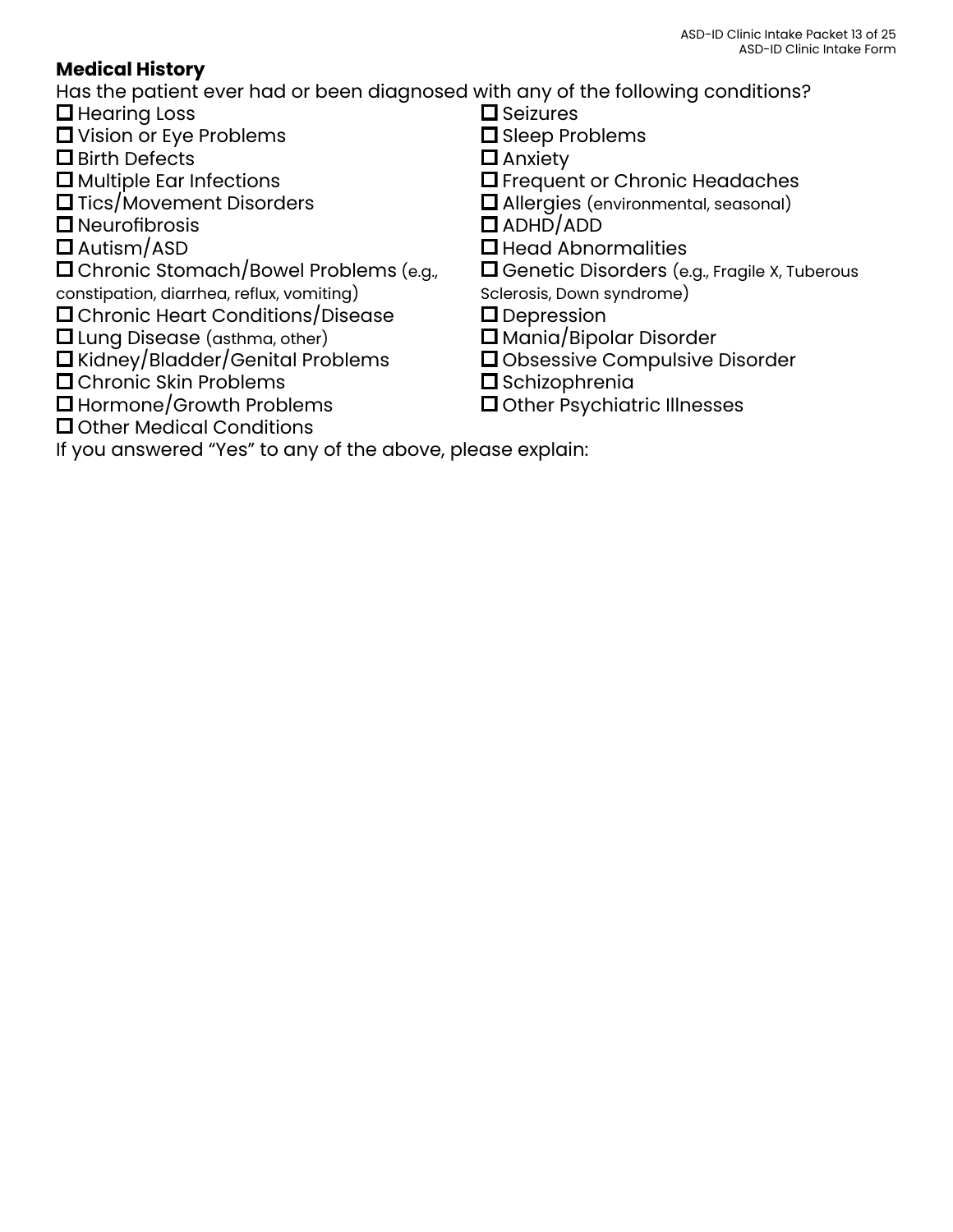#### **Prior Medical Evaluations**

Has the patient had any of the following evaluations

| <b>Evaluation</b>                         |  | Normal   Abnormal   No Evaluation |
|-------------------------------------------|--|-----------------------------------|
| <b>Audiological Evaluation</b>            |  | $\bullet$                         |
| <b>Vision Evaluation</b>                  |  | $\bullet$                         |
| Head Imaging (MRI, CT, or Ultrasound)     |  | $\bullet$                         |
| EEG                                       |  | $\bullet$                         |
| Genetic Testing                           |  | $\odot$                           |
| Other evaluations, procedures, or results |  | $\odot$                           |

If any of the above were "Abnormal," please explain:

Has the patient ever been hospitalized? If so, please explain:

Has the patient had any surgeries? If so, please explain:

Are the patient's immunizations up to date?  $O$  Yes  $O$  No  $\odot$  Unknown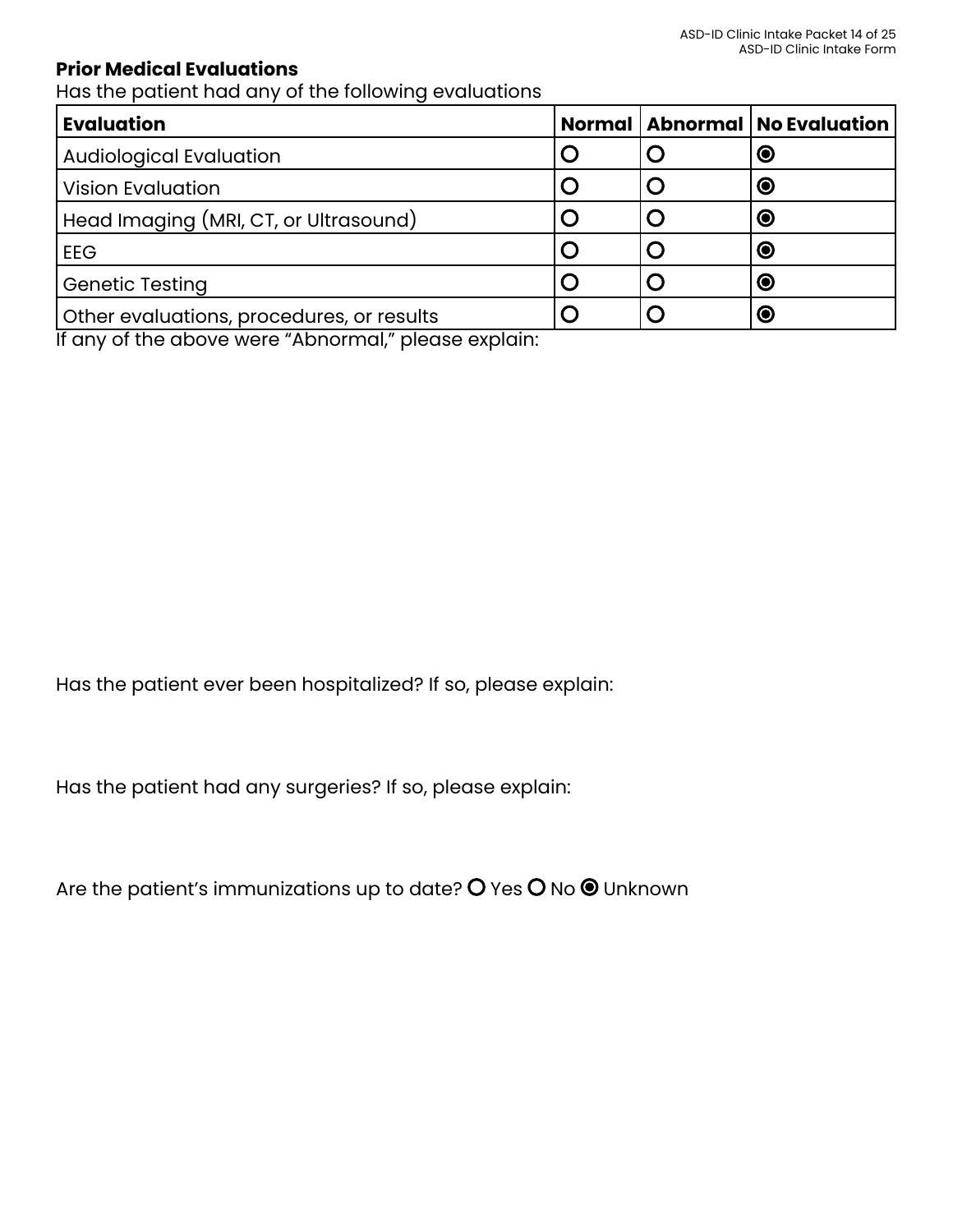#### **Medications & Biomedical Interventions**

Is the patient currently taking any medications (prescribed or over the counter), vitamins, or supplements?

| <b>Medication, Vitamin, or Supplement</b><br><b>Name</b> | <b>Purpose</b> | Date Started   Side Effects |  |
|----------------------------------------------------------|----------------|-----------------------------|--|
|                                                          |                |                             |  |
|                                                          |                |                             |  |
|                                                          |                |                             |  |
|                                                          |                |                             |  |

If the patient has special dietary needs, please explain:

Please list any other biomedical interventions:

If the patient is allergic to any foods, please explain:

If the patient will avoid any foods (for reasons other than his/her allergy), please explain:

If the patient has strong preferences for specific foods or food types, please explain: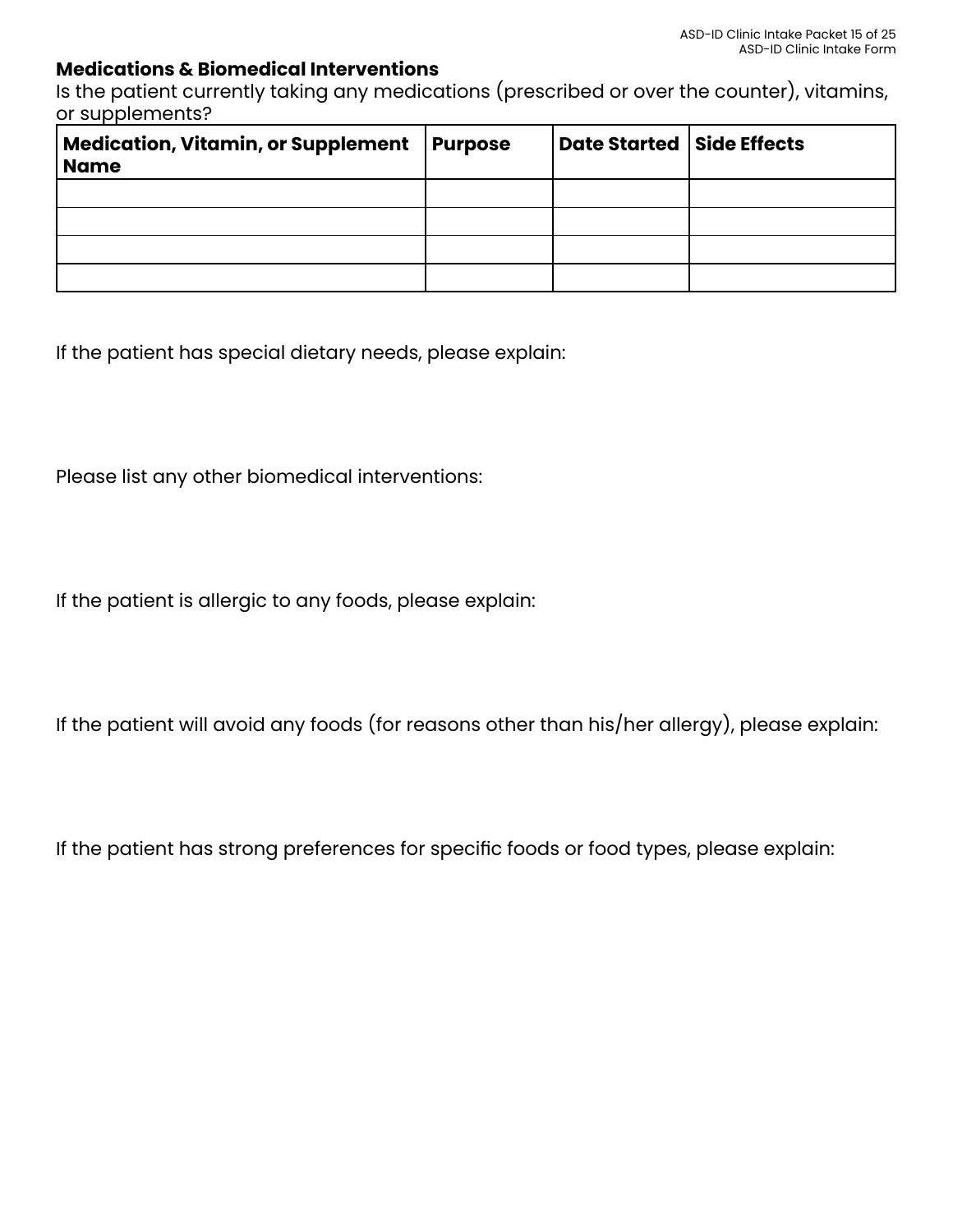#### **Pregnancy & Birth History**

For the purposes of this section, the terms *parent, mother,* and *father* refer to the child's biological parents.

How old were the parents at the time of the child's birth?

Father's Age at Time of Birth Mother's Age at Time of Birth

How many times has the mother been pregnant?

How many of the mother's pregnancies resulted in live births?

|                                                                                                                                                                           | Yes $\mathsf{l}$ | No   Unknown |
|---------------------------------------------------------------------------------------------------------------------------------------------------------------------------|------------------|--------------|
| Were there fertility treatments to become pregnant with the pa-<br>tient?                                                                                                 |                  | <b>O</b>     |
| 2. Was the patient part of a multiple-birth pregnancy? (e.g., twins)                                                                                                      |                  | $\bullet$    |
| 3. Did the birth mother take any medications, vitamins, or supple-<br>ments during pregnancy? If yes, please explain below.                                               |                  | $\odot$      |
| 4. Did the birth mother use any alcohol, tobacco, or recreational<br>drugs during pregnancy? If yes, please explain below.                                                |                  | Ю            |
| 5. Were there any difficulties during pregnancy? If yes, please ex-<br>plain below. (e.g., bleeding, fever, infections, abdominal trauma, decrease<br>in fetal movements) |                  | О            |

If "Yes" to any of the above, please explain: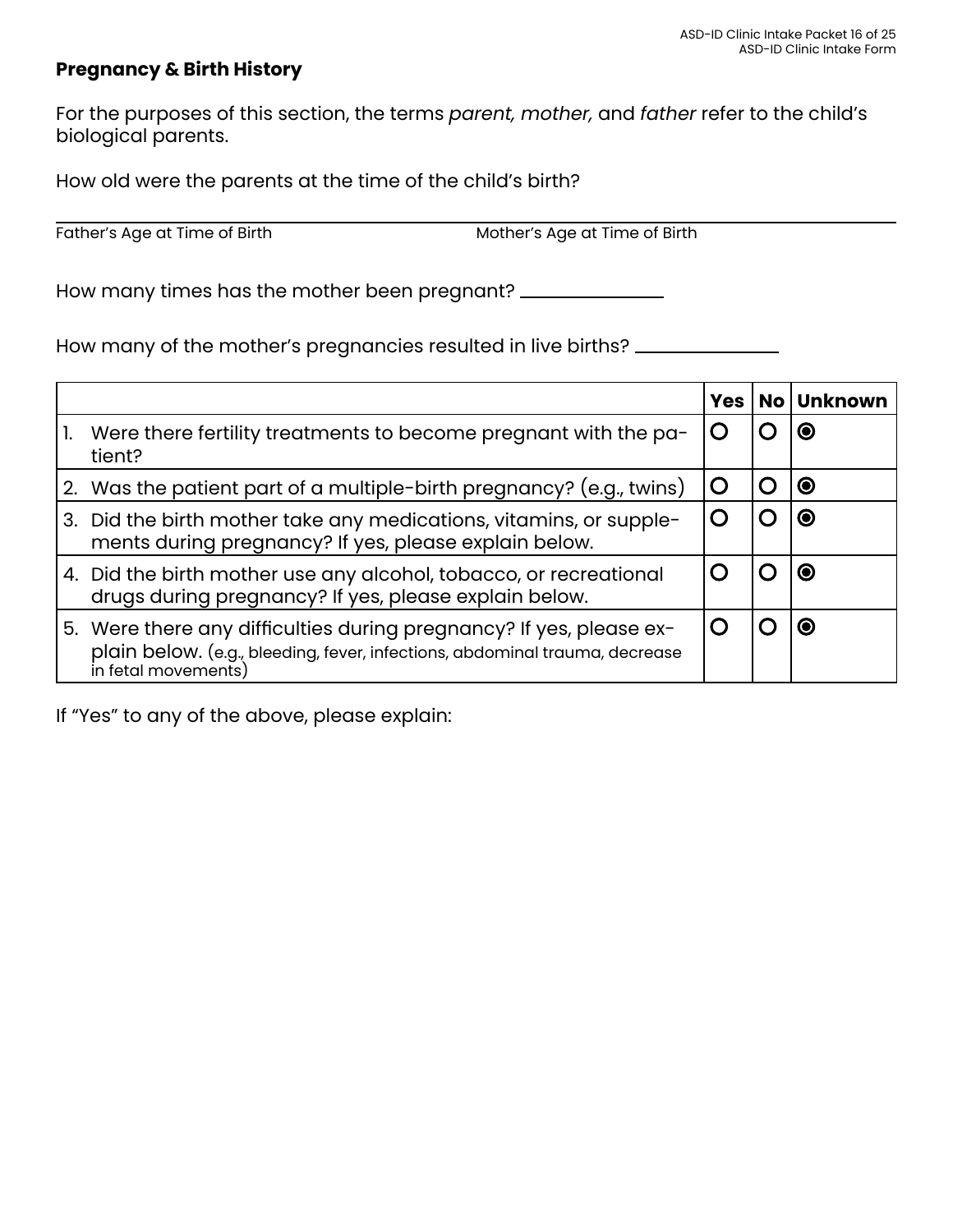#### **Labor & Delivery and Neonatal Course**

Was Pitocin® used to induce or augment this labor?  $O$  Yes  $O$  No  $\odot$  Unknown

The delivery was:  $O$  Vaginal  $O$  C-section  $\bullet$  Unknown

If by C-section, reason performed:

Please provide the following information about the patient's birth measurements:

Birth weight: Pounds Ounces Grams

APGAR scores (if known): \_\_\_\_\_\_\_\_\_\_\_\_\_ at 1 month \_\_\_\_\_\_\_\_\_\_\_\_\_\_ at 5 months

Was the patient born premature?  $O$  Yes  $O$  No  $\odot$  Unknown

If yes, how many weeks premature? \_\_\_\_\_\_\_\_\_\_

Were there any complications during labor or delivery?  $O$  Yes  $O$  No  $\bullet$  Unknown

Was any resuscitation required, or was the patient admitted to the NICU? O Yes O No <sup>O</sup> Unknown

If yes, how old was the client when discharged? \_\_\_\_\_\_\_\_\_\_\_\_\_\_ days

Did the patient experience any problems while still in the hospital? (e.g., feeding problems, breathing difficulties, infections, jaundice, seizures)  $O$  Yes  $O$  No  $\odot$  Unknown

If "Yes" to any of the above, please explain: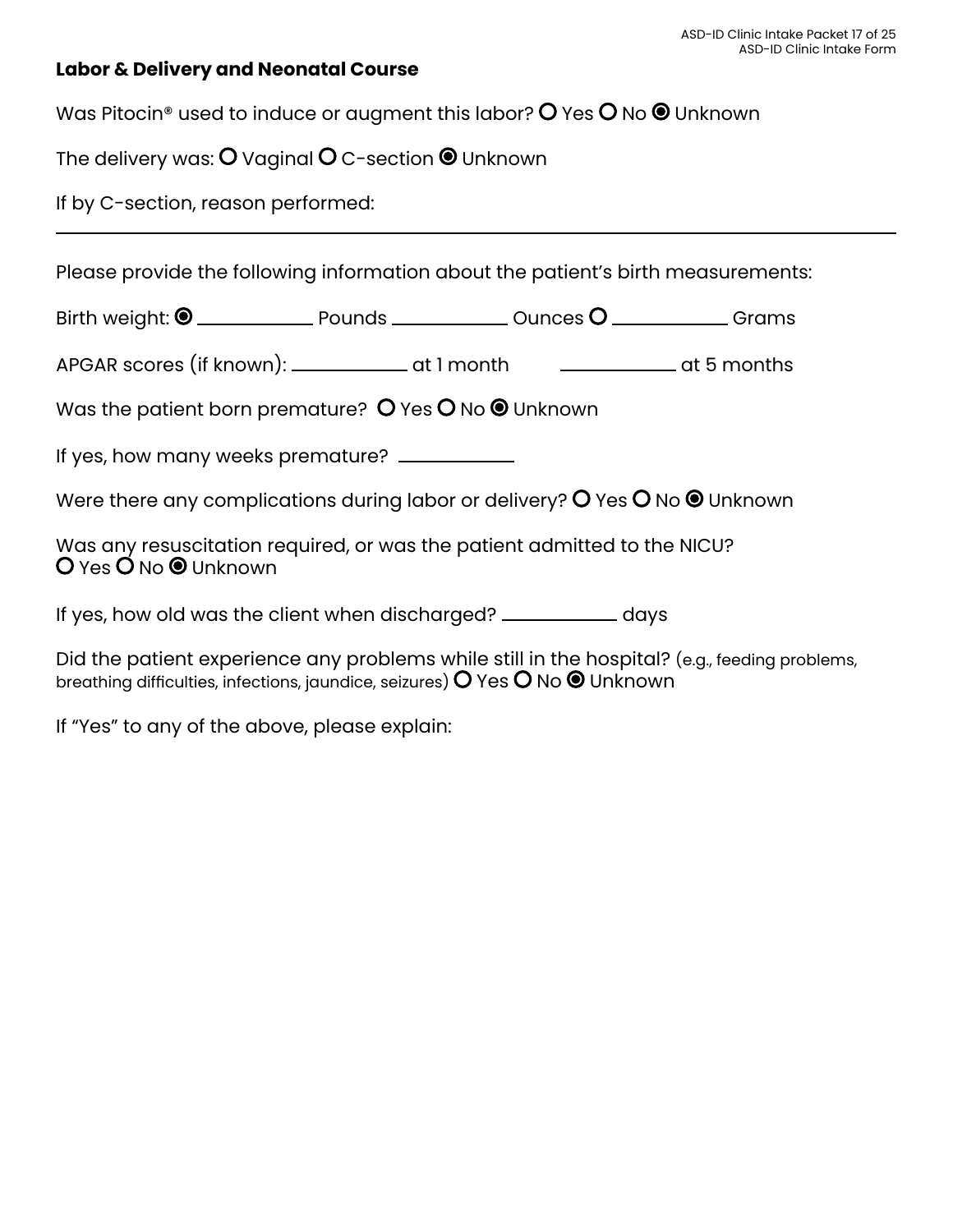### **Family History**

Please indicate if anyone in the patient's biological family ever had any of the following conditions (if so, please specify which family member, such as "mother," "maternal grandmother," "paternal uncle," etc.)

| <b>Condition</b>                     | <b>Family Member</b> |
|--------------------------------------|----------------------|
| <b>Vision Problems</b>               |                      |
| Epilepsy/Seizures                    |                      |
| <b>Genetic Disorders</b>             |                      |
| Multiple Miscarriages/Stillbirths    |                      |
| <b>Chronic Illness</b>               |                      |
| <b>Intellectual Disability</b>       |                      |
| <b>ASD</b>                           |                      |
| Anxiety                              |                      |
| ADHD/ADD                             |                      |
| <b>Bipolar Disorder</b>              |                      |
| Psychotic Episodes                   |                      |
| <b>Child Abuse</b>                   |                      |
| <b>Hearing Problems</b>              |                      |
| Tourette's Syndrome                  |                      |
| <b>Birth Defects</b>                 |                      |
| <b>Childhood Deaths</b>              |                      |
| <b>Neurological Disease</b>          |                      |
| Learning Difficulties                |                      |
| Speech & Language Delays             |                      |
| <b>Obsessive Compulsive Disorder</b> |                      |
| Depression                           |                      |
| Schizophrenia                        |                      |
| Suicide                              |                      |
| Delinquency                          |                      |
| Other                                |                      |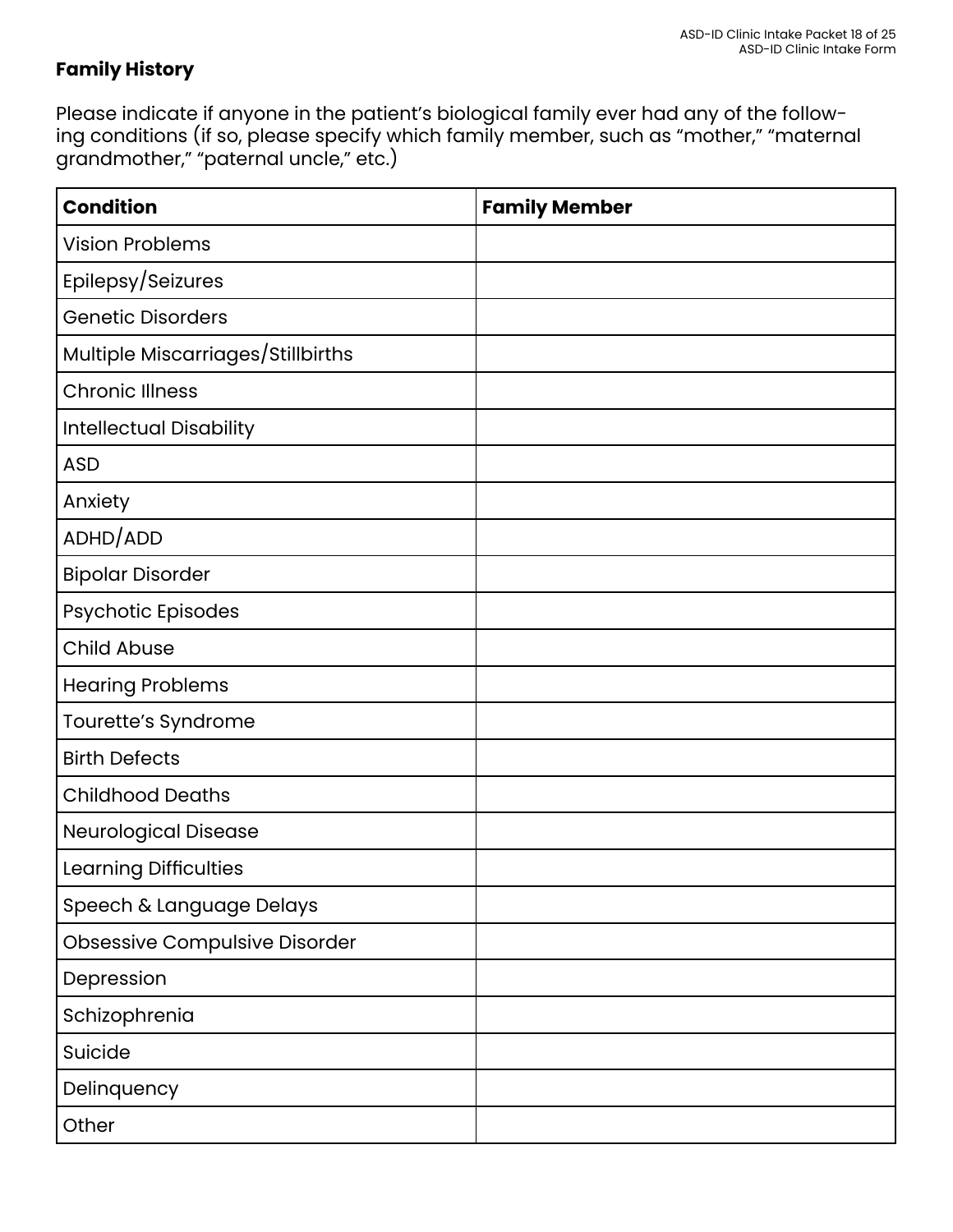#### **Developmental History**

Has the patient accomplished each of the following developmental milestones? If yes, then indicate the approximate age.

| <b>Milestone</b>                                | <b>Approximate Age</b> |
|-------------------------------------------------|------------------------|
|                                                 |                        |
|                                                 |                        |
| Smiling when smiled at                          |                        |
| Pointing                                        |                        |
| Walking independently                           |                        |
| First Words other than "Mama"/"Papa"/<br>"Dada" |                        |
| Frrst phrases of 2-3 words                      |                        |
| Toilet Training: Bladder                        |                        |
| <b>Toilet Training: Bowel</b>                   |                        |
| <b>Toilet Training: Night</b>                   |                        |
| Use of Spoon or Fork                            |                        |

Has the child ever had loss or regression of a previously learned skill? If yes, please explain: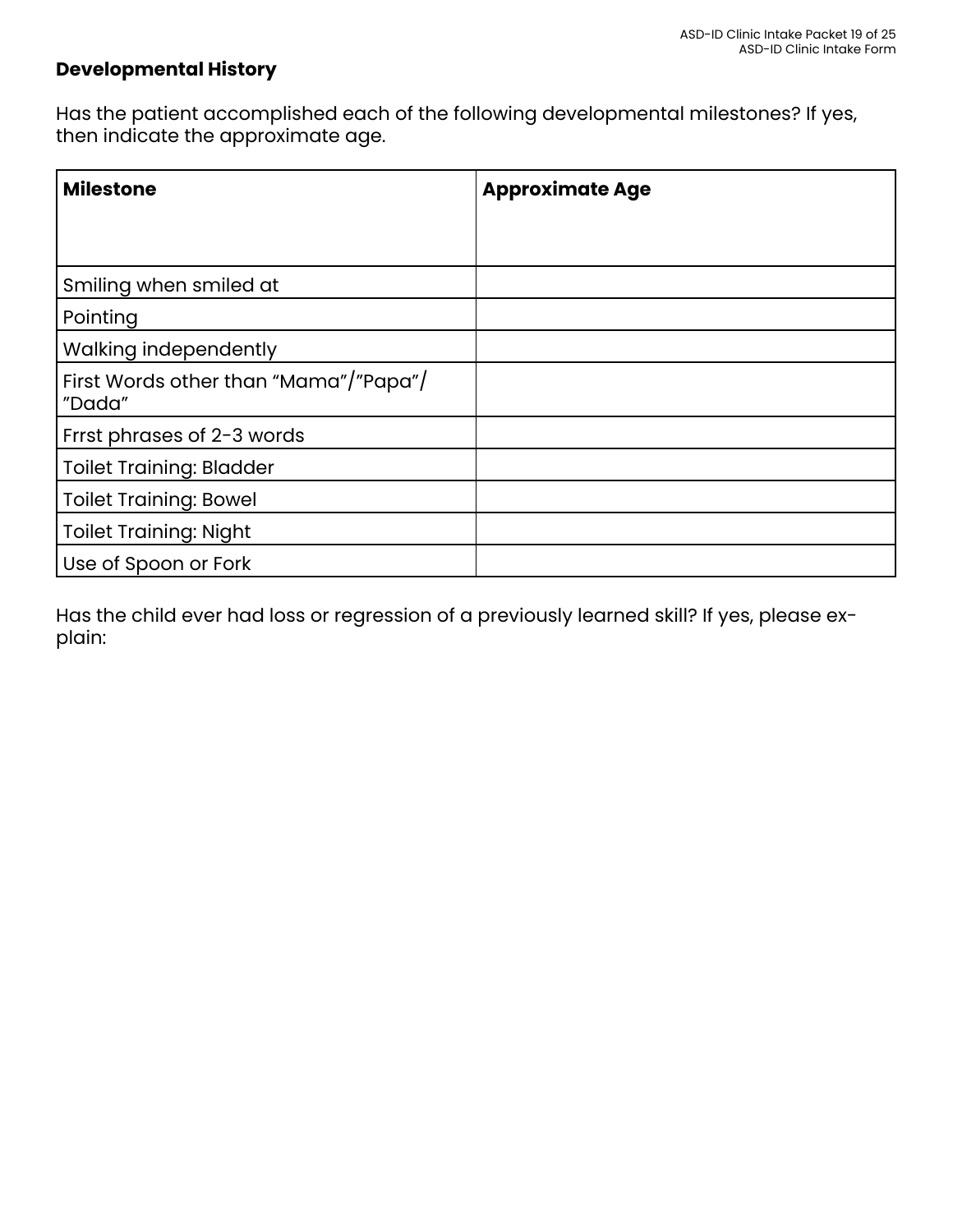#### **Educational History**

If the child is currently enrolled in school, please provide the following information:

School Name

School District **Program/Grade Level** 

Is the patient receiving, or has the patient received, special services or accommodations at school? If yes, please explain what type (e.g., IEP, IFSP, 504 Plan).

Please list any school testing and/or other evaluations of the patient's learning skills.

| A. |                                                                                                                 |
|----|-----------------------------------------------------------------------------------------------------------------|
|    |                                                                                                                 |
|    |                                                                                                                 |
|    |                                                                                                                 |
| B  |                                                                                                                 |
|    |                                                                                                                 |
|    |                                                                                                                 |
|    | Result: Network and the set of the set of the set of the set of the set of the set of the set of the set of the |

Has the patient experienced any challenges related to reading, math, or writing? If yes, please explain.

Are there concerns around the patient's organization, flexibility, or attention? If yes, please explain.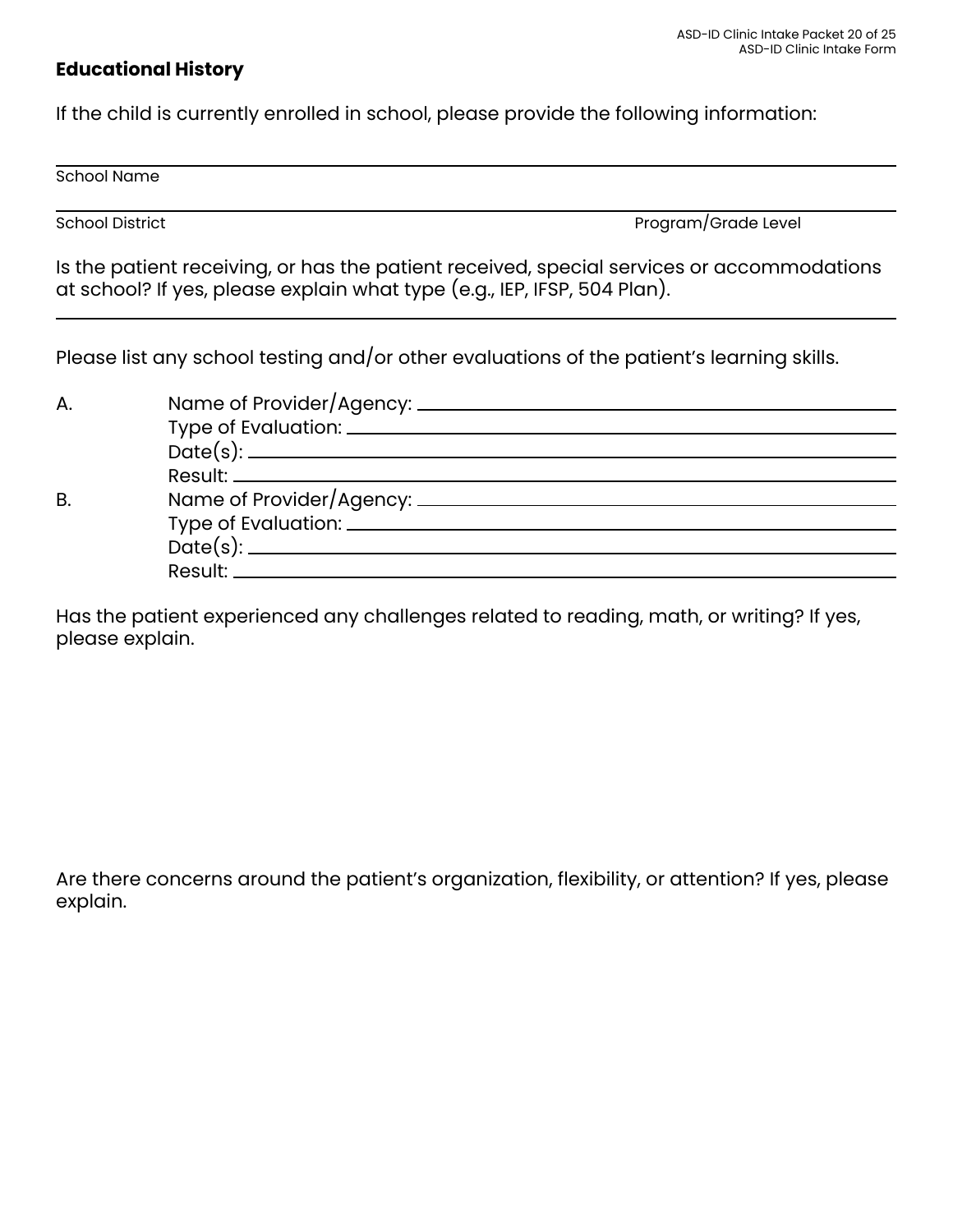#### **Behavioral & Social History**

Please describe any behavioral concerns you have at this time:

Does the patient make friends easily? If not, please explain:

Are there any concerns regarding the patient's social skills or interests? If so, please explain:

Are there any concerns regarding anxiety and/or depression? If so, please explain:

Has the patient been exposed to any form of abuse, neglect, or domestic violence? If so, please explain:

Has the patient experienced any recent significant stressors (e.g., moves, losses)? If so, please explain:

#### Are there any concerns regarding any of the following areas?

| <b>Area</b>                    | If concerns, please explain: |
|--------------------------------|------------------------------|
| Responding to sound            |                              |
| Responding to touch            |                              |
| Responding to light            |                              |
| Emotional reactions/regulation |                              |
| Aggression toward others       |                              |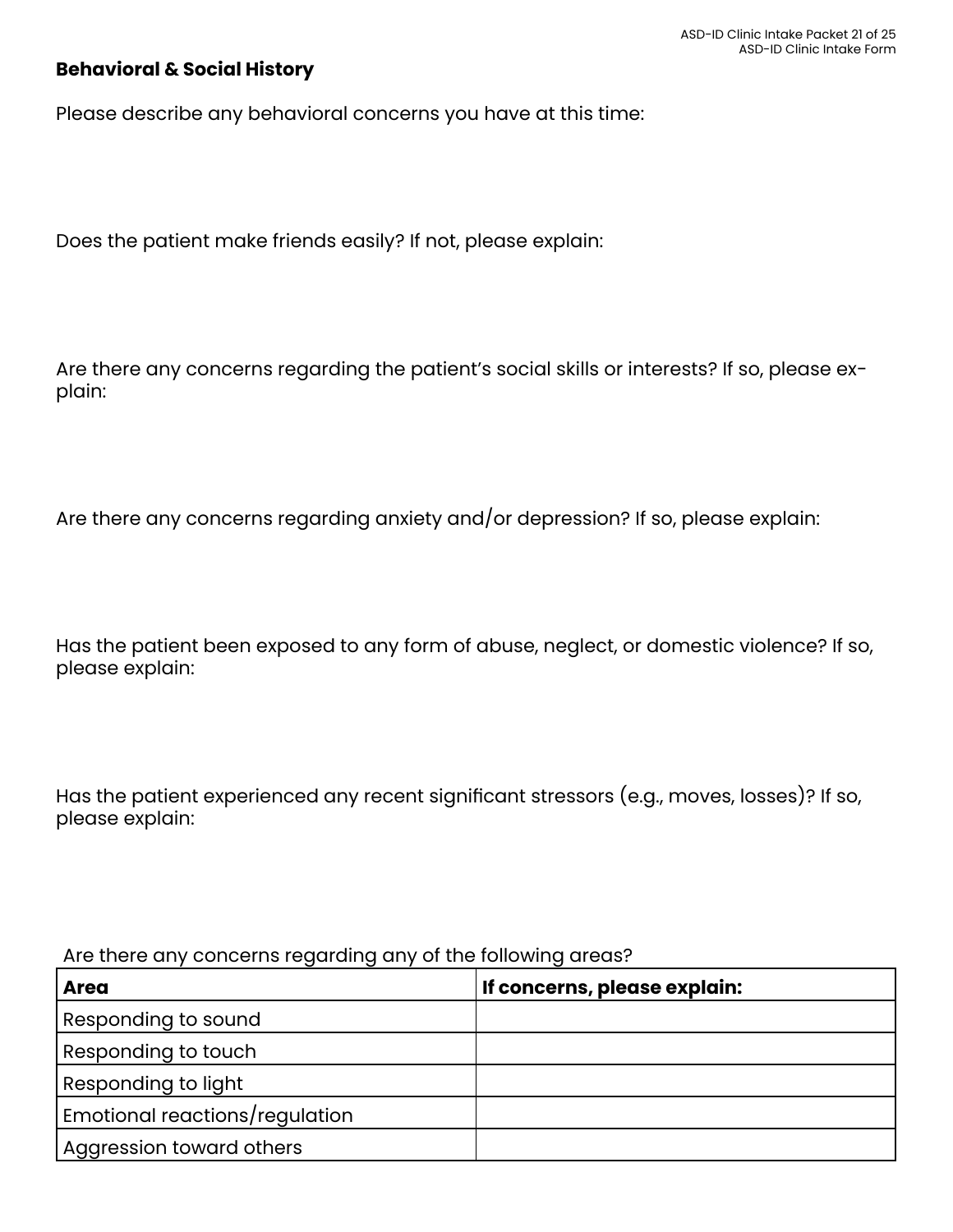### Are there any concerns regarding any of the following areas?

| <b>Area</b>                                                             | If concerns, please explain: |
|-------------------------------------------------------------------------|------------------------------|
| Self-injuring behaviors                                                 |                              |
| Difficulty with transitions                                             |                              |
| Understanding social cues (e.g., facial<br>cues, gestures)              |                              |
| Eye contact                                                             |                              |
| Inappropriate conversations                                             |                              |
| Inappropriate behavior                                                  |                              |
| <b>Ritualistic behavior</b>                                             |                              |
| Repetitive behavior (e.g., rocking,<br>hand-flapping)                   |                              |
| Fixation (e.g., computers, certain TV shows,<br>watching spinnning toy) |                              |
| Toileting                                                               |                              |
| Other concerns                                                          |                              |

What are the patient's interests and hobbies?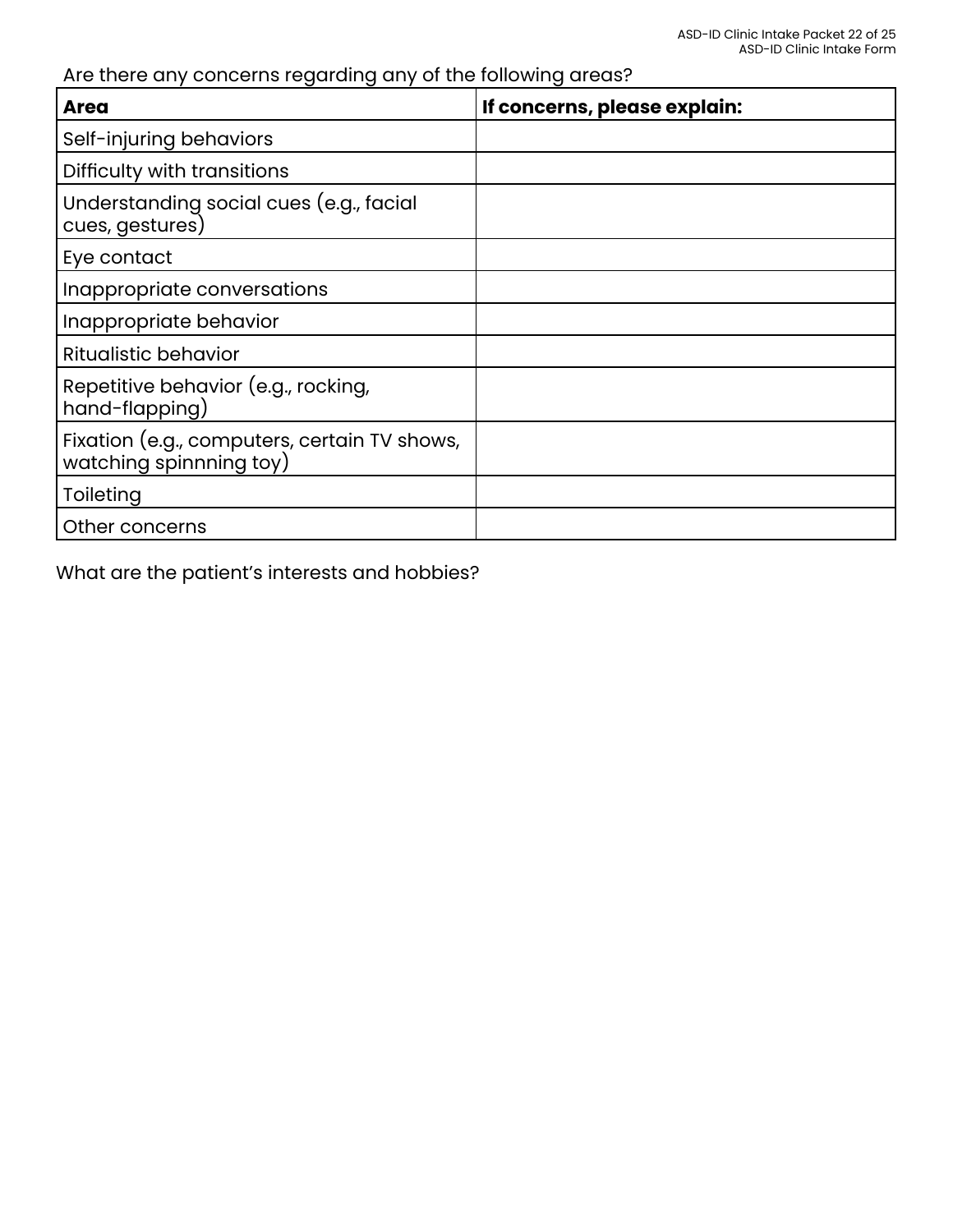| What are some of the patient's strengths? |  |  |
|-------------------------------------------|--|--|
|-------------------------------------------|--|--|

| - |  |
|---|--|
|   |  |
|   |  |
|   |  |
| - |  |
|   |  |
|   |  |
|   |  |
|   |  |
|   |  |
| - |  |
|   |  |
|   |  |
|   |  |
|   |  |
|   |  |
| - |  |
|   |  |
|   |  |
|   |  |
|   |  |
|   |  |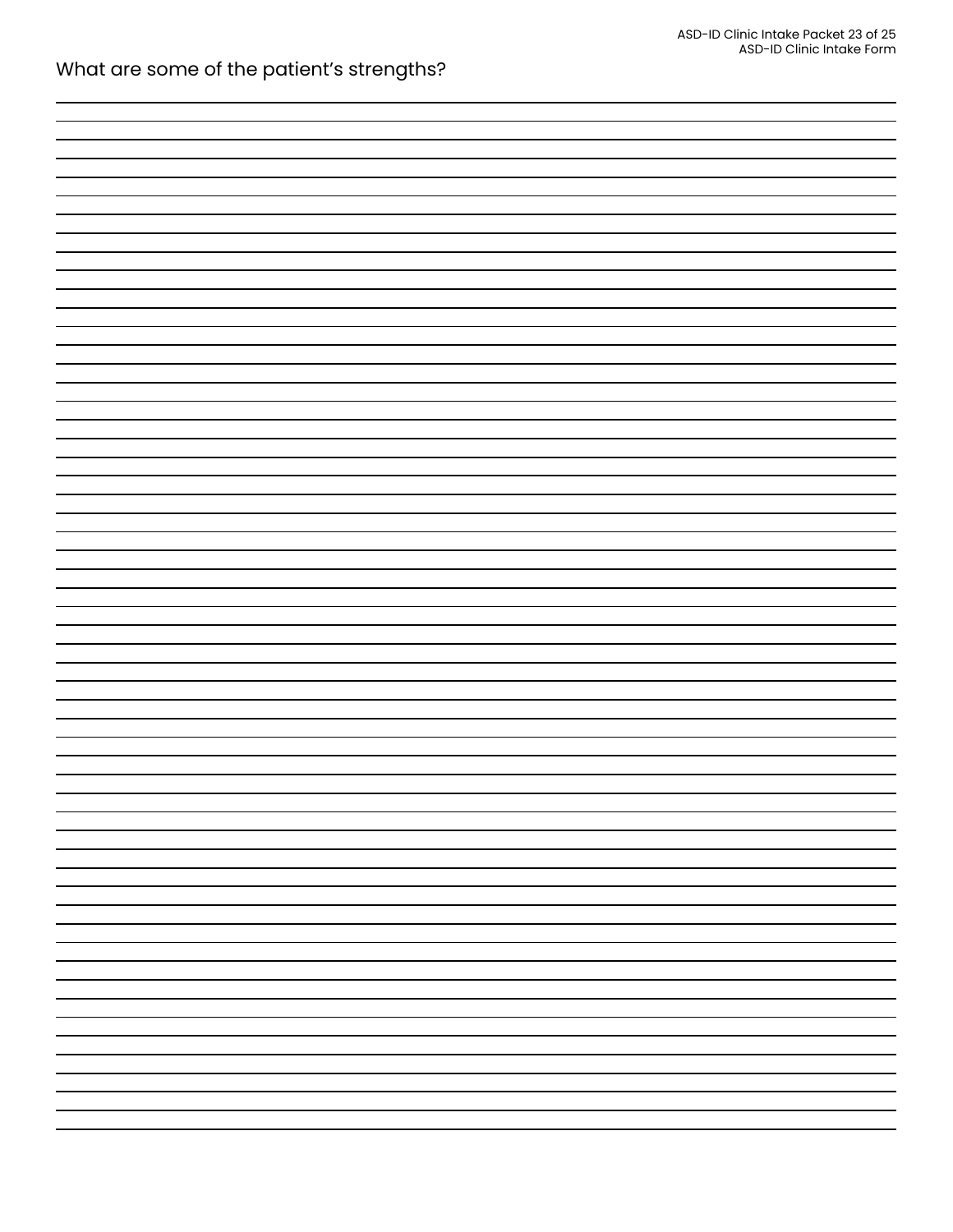### **Additional Evaluations and Interventions**

Has the patient ever been seen by an occupational therapist, speech and language therapist, psychiatrist, psychologist, or other mental health counselor? 'Yes **∪** No ♥ Unknown